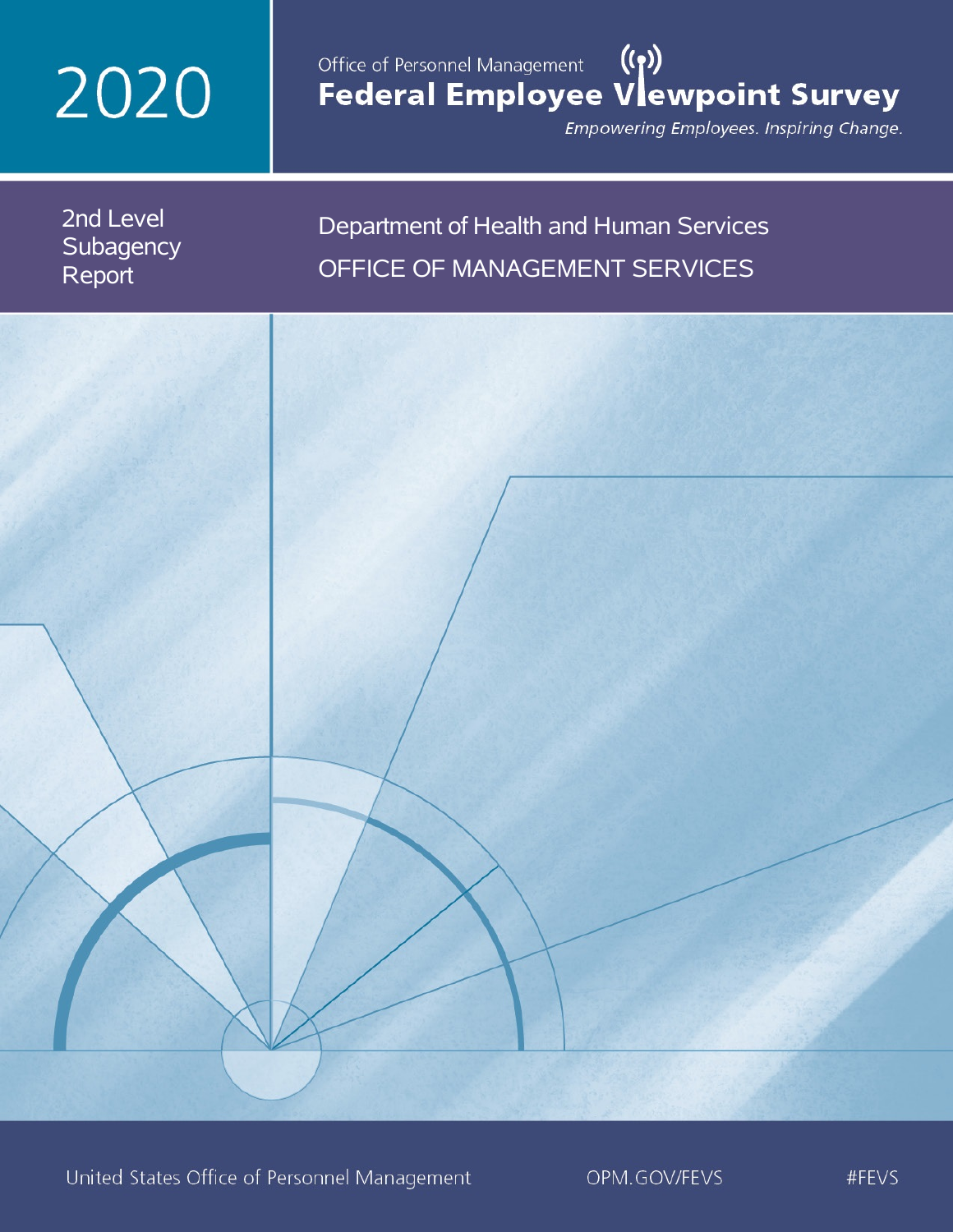## **Department of Health and Human Services OFFICE OF MANAGEMENT SERVICES** *2nd Level Subagency Report*

This 2020 OPM Federal Employee Viewpoint Survey Report provides summary results for the core FEVS, telework, work-life, and demographic items for your subagency, including comparisons to your department or agency.

### **Response Summary**

| <b>Organizations</b>                    | <b>Surveys</b><br>Completed | Response<br>Rate |
|-----------------------------------------|-----------------------------|------------------|
| Governmentwide                          | 624,800                     | 44.3%            |
| Department of Health and Human Services | 50,393                      | 70.6%            |
| Indian Health Service                   | 7.101                       | 54.7%            |
| <b>OFFICE OF MANAGEMENT SERVICES</b>    | 32                          | 82.1%            |

## **Top 10 Positive & Negative Items and Leading & Trailing Your Comparison Group**

These sections provide high level information on how your sub-agency is doing.

## **Main Report Results**

The results include response percentages for each survey item. The definitions for the Positive, Neutral, and Negative response percentages vary in the following ways across the three primary response scales used in the survey:

Positive: *"Strongly Agree* and *Agree"* or *"Very Satisfied* and *Satisfied"* or *"Very Good* and *Good"* Neutral: *"Neither Agree nor Disagree"* or *"Neither Satisfied nor Dissatisfied"* or *"Fair"* Negative: *"Disagree* and *Strongly Disagree"* or *"Dissatisfied* and *Very Dissatisfied"* or *"Poor* and *Very Poor"*

Positive, Neutral, and Negative percentages are based on the total number of responses (N) that are in these three categories. The number of *Do Not Know (DNK), Choose Not to Participate, Not Available to me,* or *Unaware of Programs* responses, where applicable, is listed separately.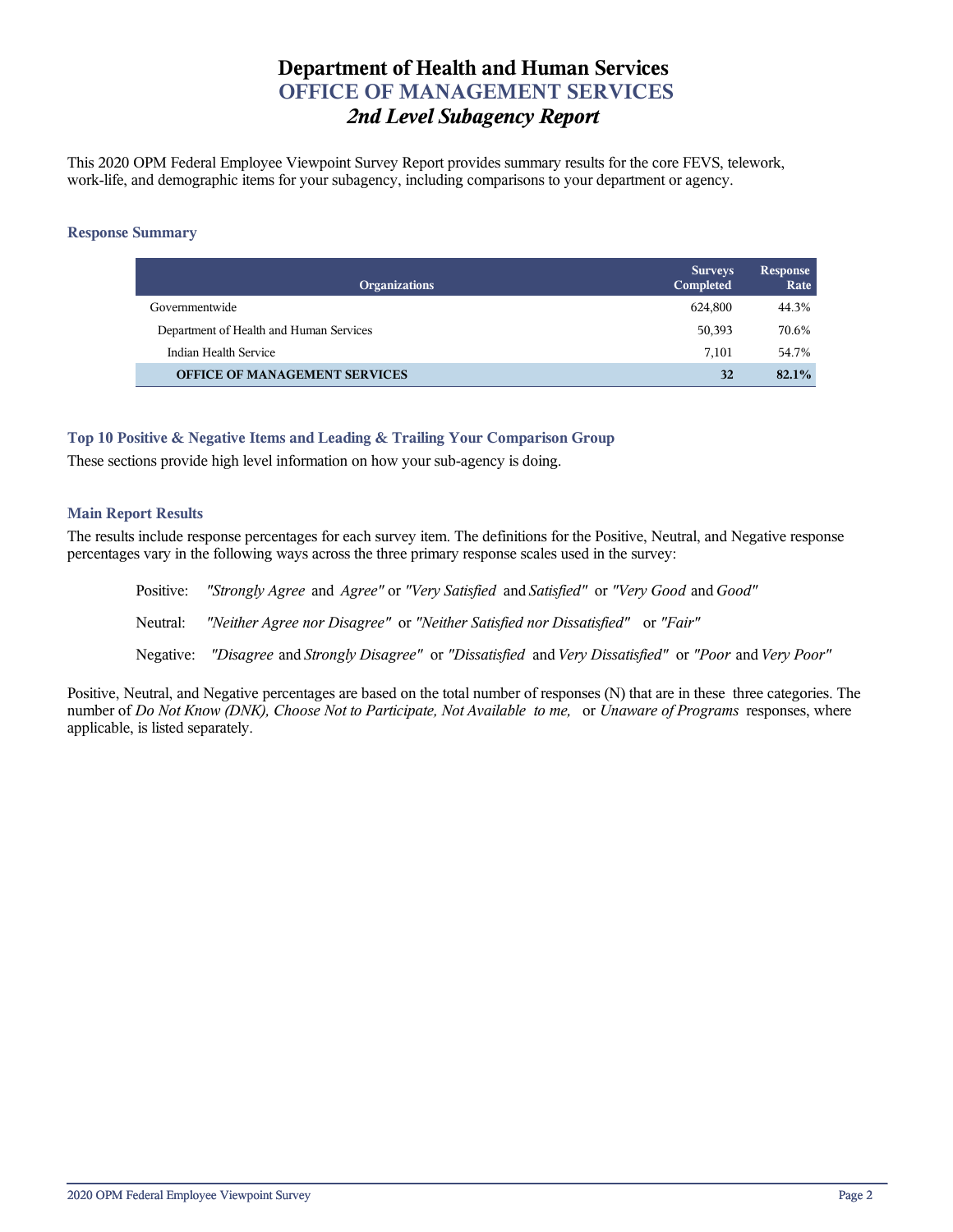## **Top 10 Positive & Negative Items**

The figures below highlight the top 10 positive and negative results from the survey to help you quickly identify the most positive and most negative aspects of the organizational environment (only items 1 to 10 and 12 to 38 are included). Use this snapshot as a quick reference or overview of your OPM FEVS results.

## *Highest Percent Positive*

| 97.0% | I know how my work relates to the agency's<br>goals. $(Q7)$                    |
|-------|--------------------------------------------------------------------------------|
| 86.7% | I know what is expected of me on the job.<br>(Q4)                              |
| 84.9% | My supervisor treats me with respect. $(Q23)$                                  |
| 81.9% | My supervisor listens to what I have to say.<br>(Q22)                          |
| 81.8% | Considering everything, how satisfied are<br>you with your job? (Q36)          |
| 81.3% | My work gives me a feeling of personal<br>accomplishment. (Q3)                 |
| 78.8% | The people I work with cooperate to get the<br>job done. $(Q9)$                |
| 78.8% | My supervisor supports my need to balance<br>work and other life issues. (Q19) |
| 76.8% | Considering everything, how satisfied are.<br>you with your pay? (Q37)         |

71.5% Overall, how good a job do you feel is being done by your immediate supervisor? (Q25)

## *Highest Percent Negative*

- 45.0% Managers promote communication among different work units (for example, about projects, goals, needed resources). (Q29)
- 39.3% I believe the results of this survey will be used to make my agency a better place to work. (Q18)
- 35.6% In my work unit, steps are taken to deal with a poor performer who cannot or will not improve. (Q10)
- 35.6% Managers communicate the goals of the organization. (Q28)
- 32.5% In my organization, senior leaders generate high levels of motivation and commitment in the workforce. (Q26)
- 32.5% My organization's senior leaders maintain high standards of honesty and integrity. (Q27)
- 31.5% Employees are recognized for providing high quality products and services. (Q14)
- 31.5% How satisfied are you with the information you receive from management on what's going on in your organization? (Q34)
- 31.5% How satisfied are you with the recognition you receive for doing a good job? (Q35)
- 27.1% I have a high level of respect for my organization's senior leaders. (Q31)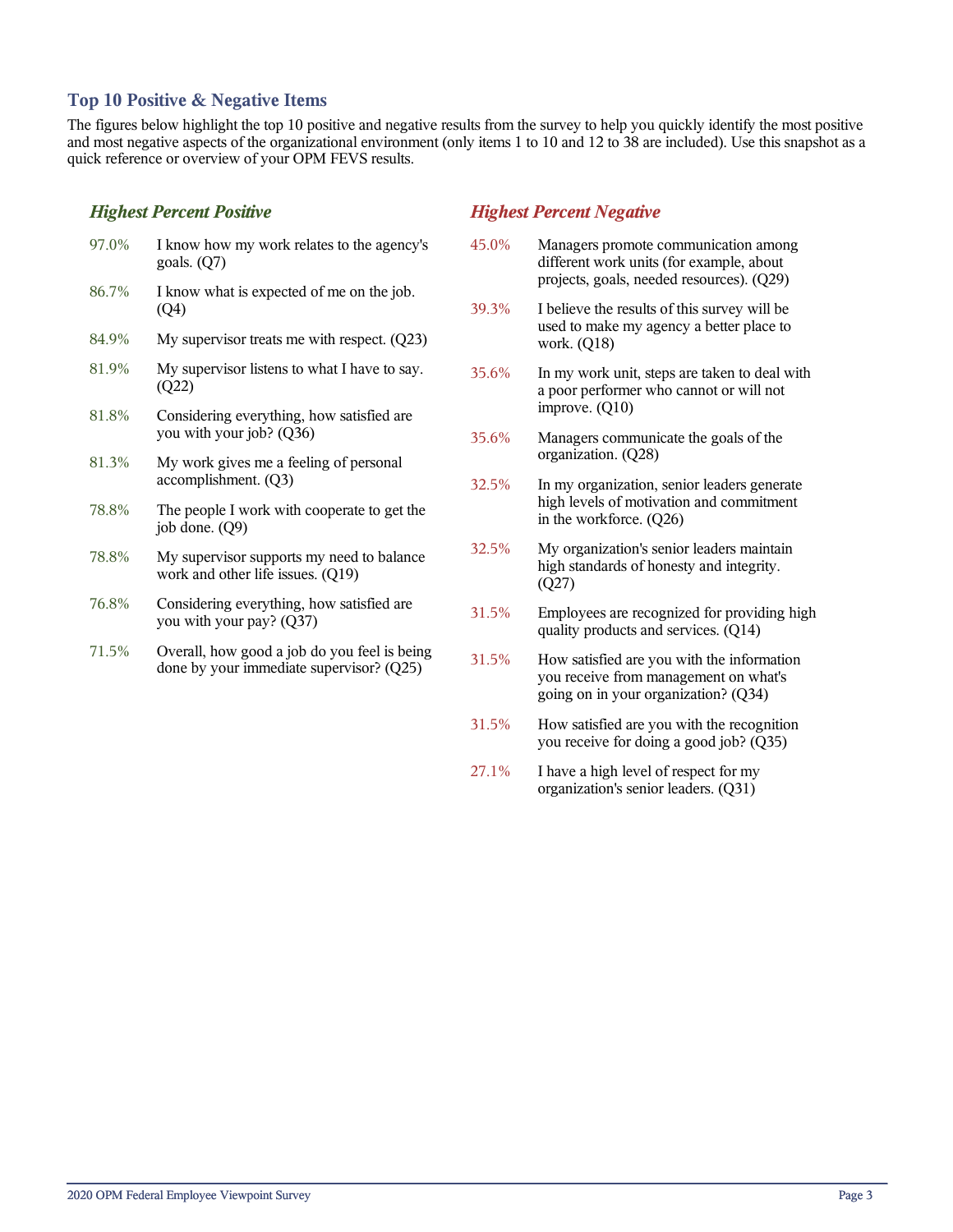## **Leading Your Comparison Group**

The figure below allows you to see where your subagency results are higher than your comparison group (Indian Health Service) average (only items 1 to 10 and 12 to 38 are included). Only survey items with differences of 3 percentage points or more from your comparison group average are displayed. If your subagency has more than 10 items that are higher than the average, only the 10 items with the greatest differences are shown. An '\*' in % Positive Response represents a percentage less than 8.



<u>rang</u> Indian Health Service

| <b>Survey Item</b>                                                                                                     | % Positive Response | <b>Difference</b> |
|------------------------------------------------------------------------------------------------------------------------|---------------------|-------------------|
| How satisfied are you with the recognition<br>you receive for doing a good job? (Q35)                                  | 59.4%<br>45.0%      | $+14.4$           |
| Considering everything, how satisfied are<br>you with your pay? (Q37)                                                  | 76.8%<br>63.9%      | $+12.9$           |
| Overall, how good a job do you feel is<br>being done by the manager directly above<br>your immediate supervisor? (Q30) | 66.4%<br>53.6%      | $+12.8$           |
| My supervisor listens to what I have<br>to say. $(Q22)$                                                                | 81.9%<br>70.4%      | $+11.5$           |
| Considering everything, how satisfied are<br>you with your job? (Q36)                                                  | 81.8%<br>70.5%      | $+11.3$           |
| In my organization, senior leaders generate<br>high levels of motivation and commitment in<br>the workforce. (Q26)     | 55.0%<br>44.4%      | $+10.6$           |
| I know how my work relates to the<br>agency's goals. (Q7)                                                              | 97.0%<br>86.5%      | $+10.5$           |
| My supervisor treats me with respect. $(Q23)$                                                                          | 84.9%<br>74.4%      | $+10.5$           |
| Considering everything, how satisfied are<br>you with your organization? (Q38)                                         | 69.7%<br>60.4%      | $+9.3$            |
| Senior leaders demonstrate support for<br>Work-Life programs. (Q32)                                                    | 56.5%<br>47.6%      | $+8.9$            |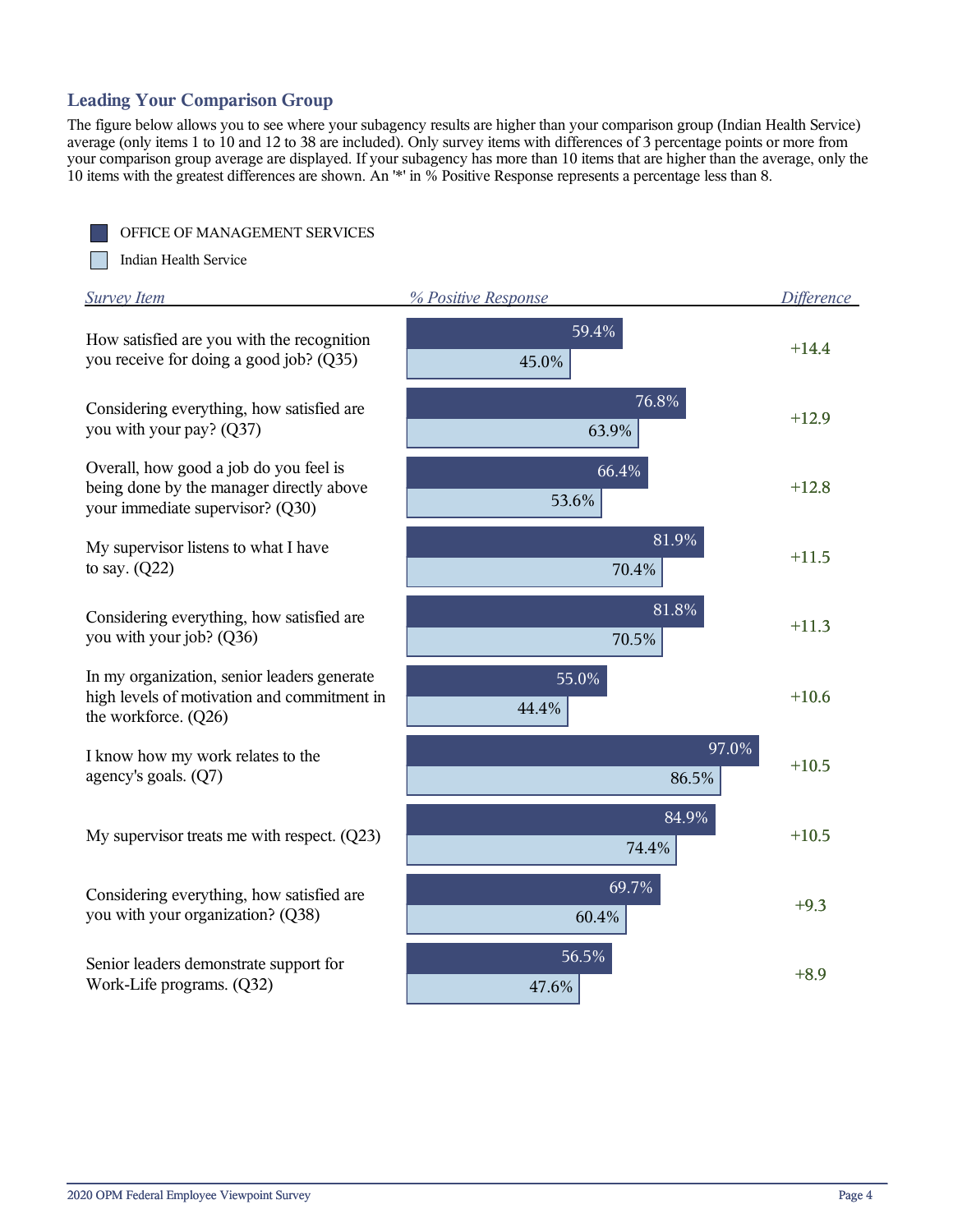## **Trailing Your Comparison Group**

The figure below allows you to see where your subagency results are lower than your comparison group (Indian Health Service) average (only items 1 to 10 and 12 to 38 are included). Only survey items with differences of 3 percentage points or more from your comparison group average are displayed. If your subagency has more than 10 items that are lower than the average, only the 10 items with the greatest differences are shown. An '\*' in % Positive Response represents a percentage less than 8.

OFFICE OF MANAGEMENT SERVICES

**The Street** Indian Health Service

| <b>Survey Item</b>                                                                                               | % Positive Response | Difference |
|------------------------------------------------------------------------------------------------------------------|---------------------|------------|
| My workload is reasonable. (Q5)                                                                                  | 51.5%<br>66.4%      | $-14.9$    |
| I recommend my organization as a good place<br>to work. $(Q17)$                                                  | 50.4%<br>64.9%      | $-14.5$    |
| Supervisors in my work unit support employee<br>development. $(Q21)$                                             | 53.1%<br>64.6%      | $-11.5$    |
| Managers communicate the goals of the<br>organization. (Q28)                                                     | 45.7%<br>53.6%      | $-7.9$     |
| Managers promote communication among<br>different work units. (Q29)                                              | 42.6%<br>47.2%      | $-4.6$     |
| Employees are protected from health and<br>safety hazards on the job. (Q15)                                      | 66.5%<br>71.1%      | $-4.6$     |
| My work unit has the job-relevant knowledge<br>and skills necessary to accomplish<br>organizational goals. (Q13) | 69.7%<br>73.9%      | $-4.2$     |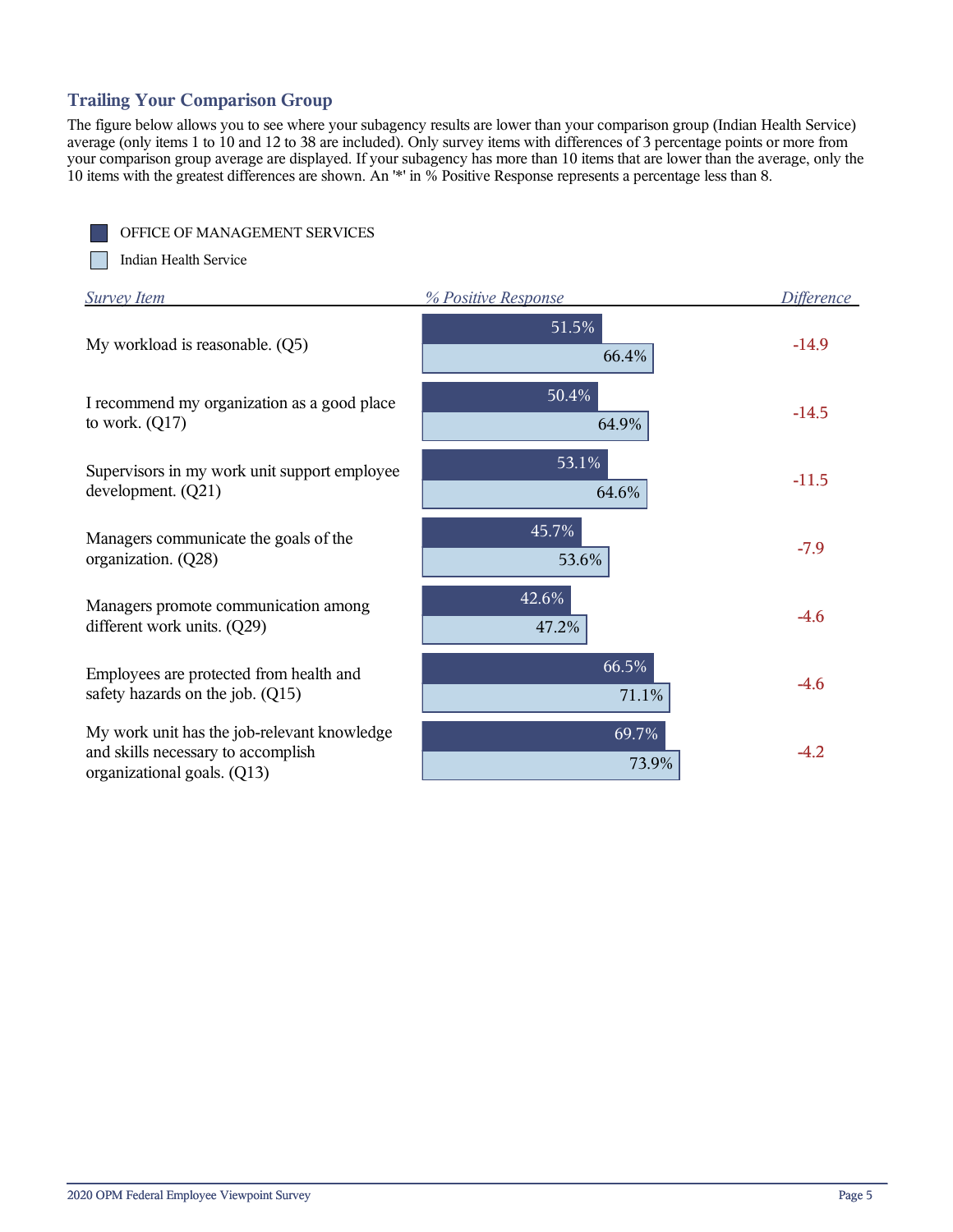## **My Work Experience**

### *1. I am given a real opportunity to improve my skills in my organization.*

| <b>Organizations</b>                    |         | <b>Positive</b> | <b>Neutral</b> | <b>Negative</b> |
|-----------------------------------------|---------|-----------------|----------------|-----------------|
| Governmentwide                          | 619.947 | 69.9%           | 15.2%          | 14.8%           |
| Department of Health and Human Services | 50,112  | 75.8%           | 13.3%          | 10.9%           |
| Indian Health Service                   | 7.053   | 64.3%           | 19.2%          | 16.5%           |
| <b>OFFICE OF MANAGEMENT SERVICES</b>    | 32      | 62.5%           | $12.0\%$       | 25.5%           |

## *2. I feel encouraged to come up with new and better ways of doing things.*

| <b>Organizations</b>                    | N       | <b>Positive</b> | <b>Neutral</b> | <b>Negative</b> |
|-----------------------------------------|---------|-----------------|----------------|-----------------|
| Governmentwide                          | 615.099 | 66.6%           | 15.9%          | 17.5%           |
| Department of Health and Human Services | 49.723  | 72.9%           | 14.0%          | 13.1%           |
| Indian Health Service                   | 6.994   | 61.1%           | 19.8%          | 19.1%           |
| <b>OFFICE OF MANAGEMENT SERVICES</b>    | 32      | 65.5%           | 16.4%          | 18.1%           |

## *3. My work gives me a feeling of personal accomplishment.*

| <b>Organizations</b>                    |         | <b>Positive</b> | <b>Neutral</b> | <b>Negative</b> |
|-----------------------------------------|---------|-----------------|----------------|-----------------|
| Governmentwide                          | 618.334 | 74.6%           | 13.7%          | 11.7%           |
| Department of Health and Human Services | 49.967  | 80.5%           | 11.4%          | 8.0%            |
| Indian Health Service                   | 7.003   | 74.5%           | 14.9%          | 10.6%           |
| <b>OFFICE OF MANAGEMENT SERVICES</b>    | 31      | 81.3%           | 9.4%           | $9.4\%$         |

## *4. I know what is expected of me on the job.*

| <b>Organizations</b>                    |         | <b>Positive</b> | <b>Neutral</b> | <b>Negative</b> |
|-----------------------------------------|---------|-----------------|----------------|-----------------|
| Governmentwide                          | 621.862 | 83.5%           | 9.2%           | 7.3%            |
| Department of Health and Human Services | 50.138  | 86.0%           | 8.1%           | 5.9%            |
| Indian Health Service                   | 7.057   | 84.8%           | 8.9%           | 6.3%            |
| <b>OFFICE OF MANAGEMENT SERVICES</b>    | 32      | 86.7%           | $10.3\%$       | $3.0\%$         |

#### *5. My workload is reasonable.*

| <b>Organizations</b>                    | N       | <b>Positive</b> | <b>Neutral</b> | <b>Negative</b> | <b>DNK</b><br>(N) |
|-----------------------------------------|---------|-----------------|----------------|-----------------|-------------------|
| Governmentwide                          | 619.493 | 66.7%           | 12.7%          | 20.6%           | 931               |
| Department of Health and Human Services | 50,052  | 67.6%           | 12.7%          | 19.7%           | 60                |
| Indian Health Service                   | 7.048   | 66.4%           | 14.0%          | 19.6%           | 11                |
| <b>OFFICE OF MANAGEMENT SERVICES</b>    | 32      | 51.5%           | $23.0\%$       | 25.5%           | $\bf{0}$          |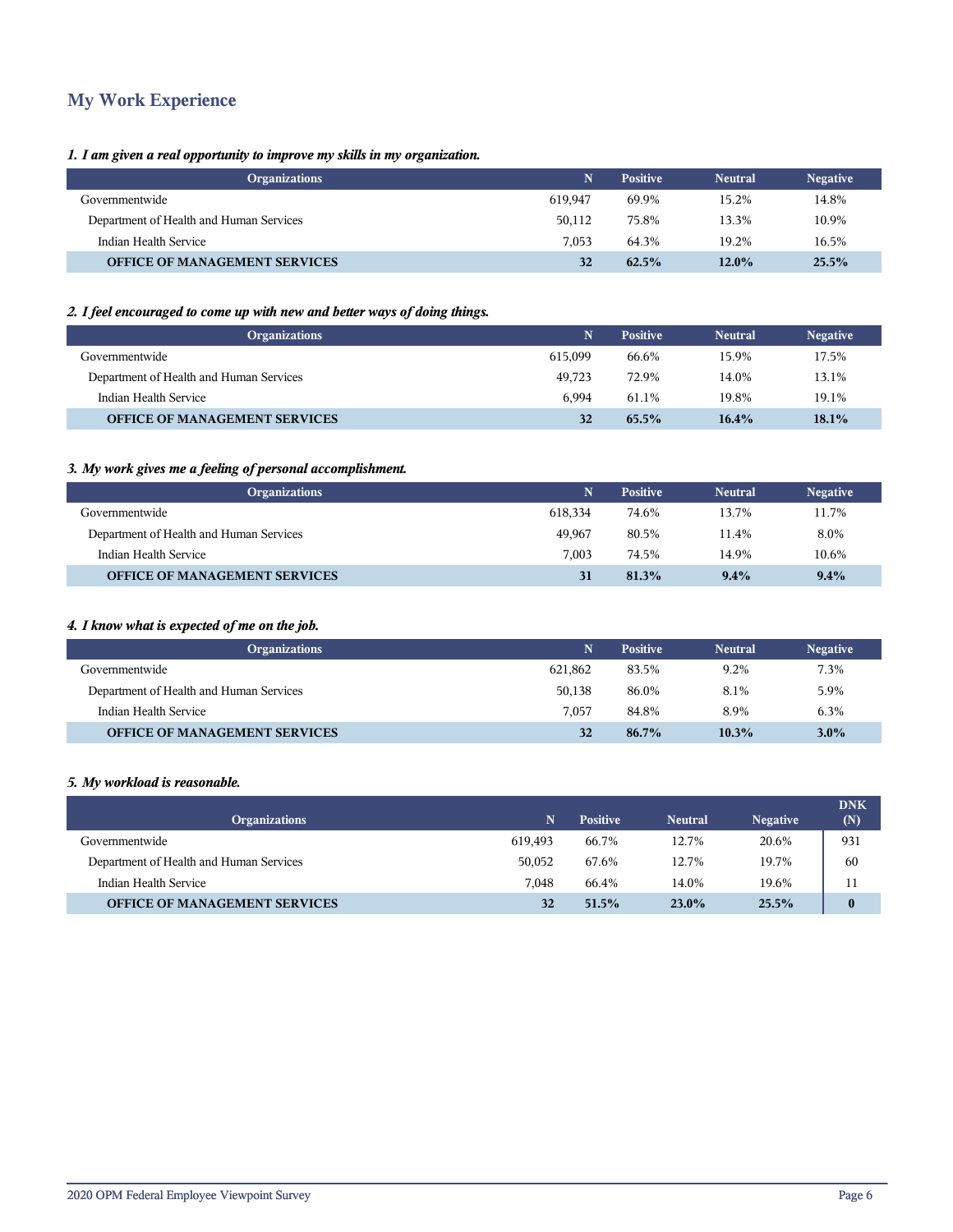## **My Work Experience (continued)**

## *6. My talents are used well in the workplace.*

| <b>Organizations</b>                    | N.      | <b>Positive</b> | <b>Neutral</b> | <b>Negative</b> | <b>DNK</b><br>(N) |
|-----------------------------------------|---------|-----------------|----------------|-----------------|-------------------|
| Governmentwide                          | 611.287 | 65.9%           | 15.3%          | 18.8%           | 1,541             |
| Department of Health and Human Services | 49.454  | 70.5%           | 14.4%          | 15.1%           | 89                |
| Indian Health Service                   | 6.969   | 68.9%           | 16.7%          | 14.4%           | 21                |
| <b>OFFICE OF MANAGEMENT SERVICES</b>    | 31      | 68.8%           | $15.6\%$       | $15.6\%$        | $\mathbf{0}$      |

### *7. I know how my work relates to the agency's goals.*

| <b>Organizations</b>                    | 'N.     | <b>Positive</b> | <b>Neutral</b> | <b>Negative</b> | <b>DNK</b><br>(N) |
|-----------------------------------------|---------|-----------------|----------------|-----------------|-------------------|
| Governmentwide                          | 618.591 | 87.1%           | 7.9%           | 5.0%            | 1,479             |
| Department of Health and Human Services | 49.901  | 89.9%           | 6.7%           | 3.4%            | 102               |
| Indian Health Service                   | 7.005   | 86.5%           | 9.9%           | 3.7%            | 25                |
| <b>OFFICE OF MANAGEMENT SERVICES</b>    | 32      | $97.0\%$        | $3.0\%$        | $0.0\%$         | $\mathbf{0}$      |

## *8. I can disclose a suspected violation of any law, rule or regulation without fear of reprisal.*

| <b>Organizations</b>                    | N       | <b>Positive</b> | <b>Neutral</b> | <b>Negative</b> | <b>DNK</b><br>(N) |
|-----------------------------------------|---------|-----------------|----------------|-----------------|-------------------|
| Governmentwide                          | 604.744 | 68.5%           | 16.1%          | 15.4%           | 18,046            |
| Department of Health and Human Services | 48.101  | 67.7%           | 17.8%          | 14.5%           | 2,074             |
| Indian Health Service                   | 6.953   | 59.3%           | 19.8%          | 20.9%           | 120               |
| <b>OFFICE OF MANAGEMENT SERVICES</b>    | 32      | 62.5%           | $12.1\%$       | 25.4%           | $\bf{0}$          |

## **My Work Unit**

## *9. The people I work with cooperate to get the job done.*

| <b>Organizations</b>                    |         | <b>Positive</b> | <b>Neutral</b> | <b>Negative</b> |
|-----------------------------------------|---------|-----------------|----------------|-----------------|
| Governmentwide                          | 623.646 | 84.1%           | 8.5%           | 7.4%            |
| Department of Health and Human Services | 50,280  | 86.2%           | 7.7%           | 6.2%            |
| Indian Health Service                   | 7.090   | 70.8%           | 15.3%          | 13.9%           |
| <b>OFFICE OF MANAGEMENT SERVICES</b>    | 32      | 78.8%           | $9.0\%$        | 12.1%           |

## *10. In my work unit, steps are taken to deal with a poor performer who cannot or will not improve.*

| <b>Organizations</b>                    | N       | <b>Positive</b> | <b>Neutral</b> | <b>Negative</b> | <b>DNK</b><br>(N) |
|-----------------------------------------|---------|-----------------|----------------|-----------------|-------------------|
| Governmentwide                          | 540,222 | 42.3%           | 27.5%          | 30.2%           | 83,418            |
| Department of Health and Human Services | 42,095  | 46.8%           | 28.8%          | 24.4%           | 8,163             |
| Indian Health Service                   | 6.636   | 35.6%           | 27.4%          | 37.0%           | 455               |
| <b>OFFICE OF MANAGEMENT SERVICES</b>    |         | 34.3%           | 30.1%          | 35.6%           |                   |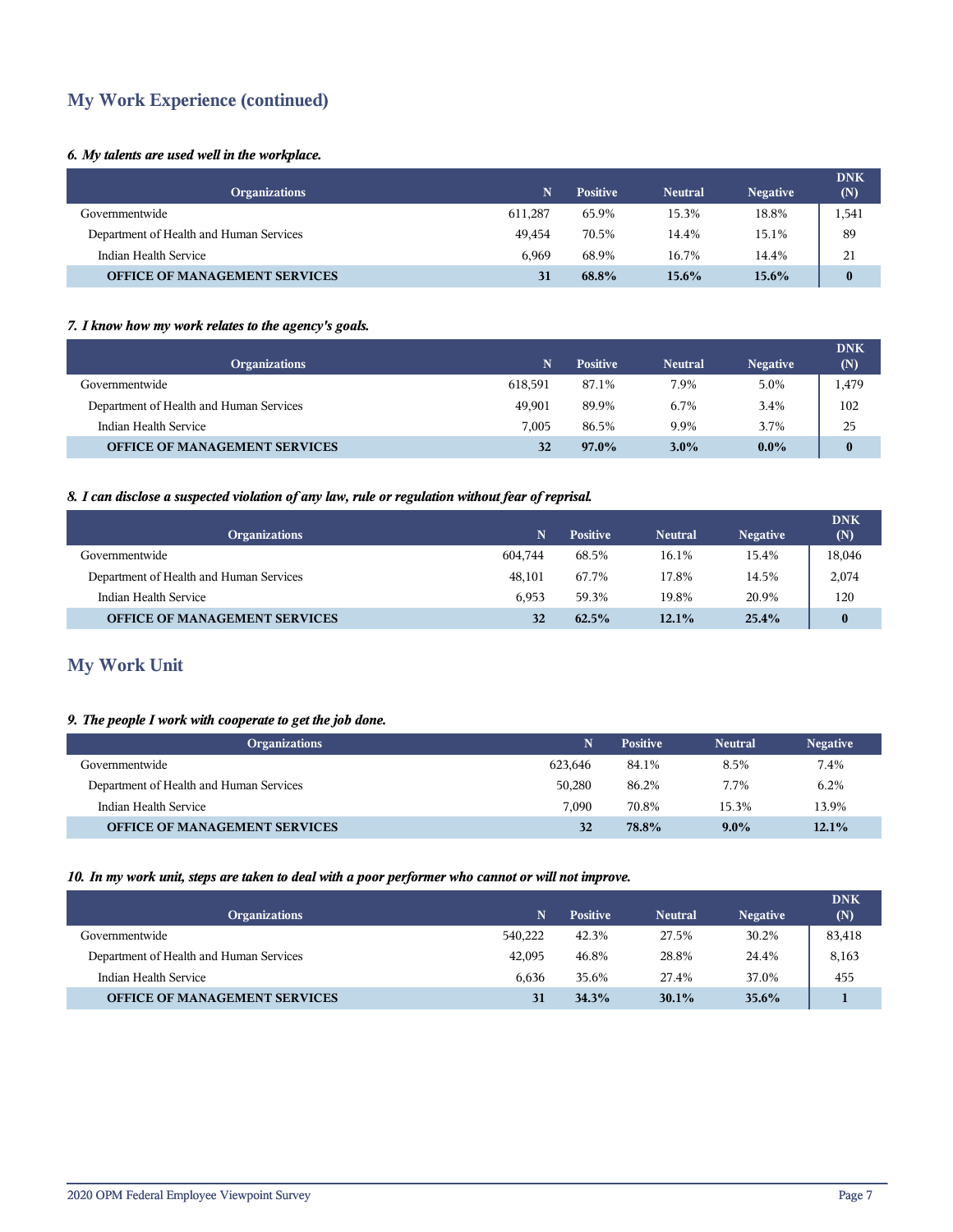## **My Work Unit (continued)**

## *11. In my work unit poor performers usually:*

| <b>Organizations</b>                    | N       | Remain<br>In Work<br><b>Unit And</b><br>Improve<br><b>Over Time</b> | <b>Remain</b><br>In Work<br><b>Unit And</b><br>Continue<br>To<br>Under-<br>Perform | Leave<br><b>Work Unit-</b><br>Removed<br><sub>or</sub><br><b>Transferred</b> | Leave<br>Work<br>Unit-<br>Quit | No Poor<br><b>Performers In</b><br><b>Work Unit</b> | Do Not<br><b>Know</b><br>(N) |
|-----------------------------------------|---------|---------------------------------------------------------------------|------------------------------------------------------------------------------------|------------------------------------------------------------------------------|--------------------------------|-----------------------------------------------------|------------------------------|
| Governmentwide                          | 479,951 | 18.6%                                                               | 49.3%                                                                              | 9.3%                                                                         | 2.0%                           | 20.8%                                               | 143,690                      |
| Department of Health and Human Services | 37,049  | 21.2%                                                               | 41.6%                                                                              | 9.7%                                                                         | 2.6%                           | 24.8%                                               | 13,199                       |
| Indian Health Service                   | 5,697   | 19.8%                                                               | 57.0%                                                                              | 5.9%                                                                         | 2.7%                           | 14.5%                                               | 1,393                        |
| <b>OFFICE OF MANAGEMENT SERVICES</b>    | 26      | 22.2%                                                               | 48.2%                                                                              | 14.8%                                                                        | $0.0\%$                        | 14.8%                                               | 6                            |

## *12. In my work unit, differences in performance are recognized in a meaningful way.*

| <b>Organizations</b>                    | N       | <b>Positive</b> | <b>Neutral</b> | <b>Negative</b> | <b>DNK</b><br>(N) |
|-----------------------------------------|---------|-----------------|----------------|-----------------|-------------------|
| Governmentwide                          | 574.692 | 50.9%           | 25.0%          | 24.1%           | 48,809            |
| Department of Health and Human Services | 45.977  | 57.1%           | 23.3%          | 19.6%           | 4,281             |
| Indian Health Service                   | 6.810   | 42.8%           | 27.8%          | 29.4%           | 277               |
| <b>OFFICE OF MANAGEMENT SERVICES</b>    | 30      | 50.4%           | 27.1%          | 22.5%           | 2                 |

#### *13. My work unit has the job-relevant knowledge and skills necessary to accomplish organizational goals.*

| <b>Organizations</b>                    | N       | <b>Positive</b> | <b>Neutral</b> | <b>Negative</b> | <b>DNK</b><br>(N) |
|-----------------------------------------|---------|-----------------|----------------|-----------------|-------------------|
| Governmentwide                          | 618.137 | 81.9%           | 10.5%          | 7.6%            | 5,585             |
| Department of Health and Human Services | 49.869  | 85.0%           | 9.1%           | 5.9%            | 414               |
| Indian Health Service                   | 7.025   | 73.9%           | 16.8%          | 9.4%            | 60                |
| <b>OFFICE OF MANAGEMENT SERVICES</b>    | 32      | 69.7%           | $15.2\%$       | 15.1%           | $\bf{0}$          |

## **My Agency**

## *14. Employees are recognized for providing high quality products and services.*

| <b>Organizations</b>                    | N       | <b>Positive</b> | <b>Neutral</b> | <b>Negative</b> | <b>DNK</b><br>(N) |
|-----------------------------------------|---------|-----------------|----------------|-----------------|-------------------|
| Governmentwide                          | 614.057 | 64.3%           | 17.0%          | 18.8%           | 7,882             |
| Department of Health and Human Services | 49.602  | 70.7%           | 15.0%          | 14.3%           | 579               |
| Indian Health Service                   | 6.996   | 48.3%           | 24.0%          | 27.7%           | 70                |
| <b>OFFICE OF MANAGEMENT SERVICES</b>    | 32      | $50.4\%$        | $18.1\%$       | 31.5%           | $\bf{0}$          |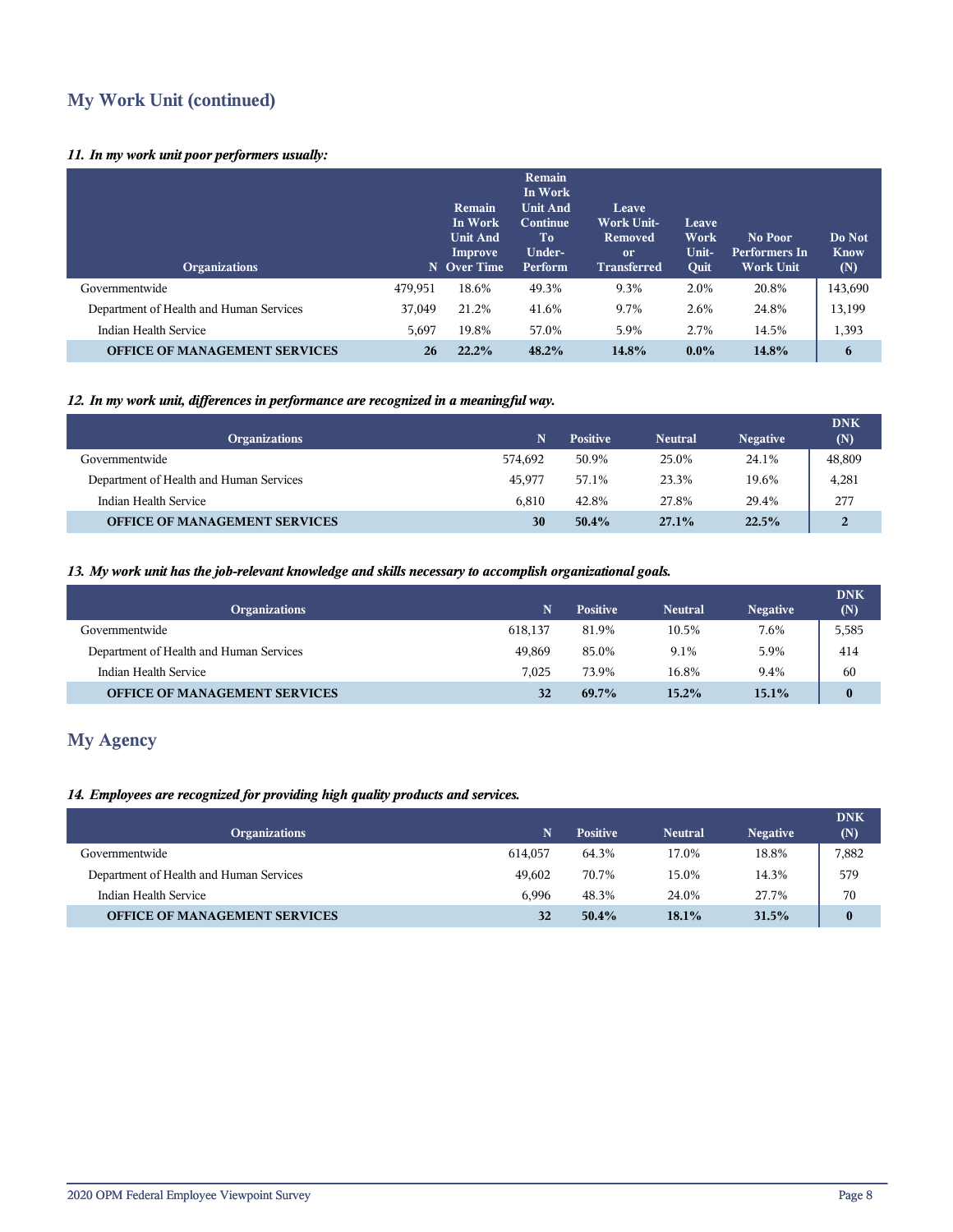## **My Agency (continued)**

## *15. Employees are protected from health and safety hazards on the job.*

| <b>Organizations</b>                    | 'N.     | <b>Positive</b> | <b>Neutral</b> | <b>Negative</b> | <b>DNK</b><br>(N) |
|-----------------------------------------|---------|-----------------|----------------|-----------------|-------------------|
| Governmentwide                          | 615.590 | 77.3%           | 11.3%          | 11.4%           | 6,144             |
| Department of Health and Human Services | 49.331  | 84.3%           | 9.4%           | 6.3%            | 795               |
| Indian Health Service                   | 7.031   | 71.1%           | 15.2%          | 13.7%           | 35                |
| <b>OFFICE OF MANAGEMENT SERVICES</b>    | 30      | 66.5%           | 23.9%          | $9.7\%$         | $\mathbf{0}$      |

## *16. My agency is successful at accomplishing its mission.*

| <b>Organizations</b>                    | N       | <b>Positive</b> | <b>Neutral</b> | <b>Negative</b> | <b>DNK</b><br>(N) |
|-----------------------------------------|---------|-----------------|----------------|-----------------|-------------------|
| Governmentwide                          | 614.969 | 81.4%           | 12.5%          | 6.1%            | 7,377             |
| Department of Health and Human Services | 49.679  | 82.8%           | 11.8%          | 5.5%            | 527               |
| Indian Health Service                   | 7.008   | 67.9%           | 22.4%          | 9.7%            | 63                |
| <b>OFFICE OF MANAGEMENT SERVICES</b>    | 32      | 68.5%           | 21.1%          | 10.4%           | $\mathbf{0}$      |

## *17. I recommend my organization as a good place to work.*

| <b>Organizations</b>                    | N.      | <b>Positive</b> | <b>Neutral</b> | <b>Negative</b> |
|-----------------------------------------|---------|-----------------|----------------|-----------------|
| Governmentwide                          | 623.730 | 70.7%           | 17.2%          | 12.1%           |
| Department of Health and Human Services | 50.290  | 77.2%           | 14.4%          | 8.4%            |
| Indian Health Service                   | 7.092   | 64.9%           | 22.7%          | 12.4%           |
| <b>OFFICE OF MANAGEMENT SERVICES</b>    | 32      | $50.4\%$        | 31.5%          | $18.1\%$        |

## *18. I believe the results of this survey will be used to make my agency a better place to work.*

| <b>Organizations</b>                    | N       | <b>Positive</b> | <b>Neutral</b> | <b>Negative</b> | <b>DNK</b><br>(N) |
|-----------------------------------------|---------|-----------------|----------------|-----------------|-------------------|
| Governmentwide                          | 580,828 | 42.9%           | 28.2%          | 28.8%           | 43,177            |
| Department of Health and Human Services | 47.203  | 56.9%           | 24.4%          | 18.7%           | 3,099             |
| Indian Health Service                   | 6.644   | 47.1%           | 27.9%          | 25.0%           | 445               |
| <b>OFFICE OF MANAGEMENT SERVICES</b>    | 28      | 46.9%           | 13.8%          | 39.3%           |                   |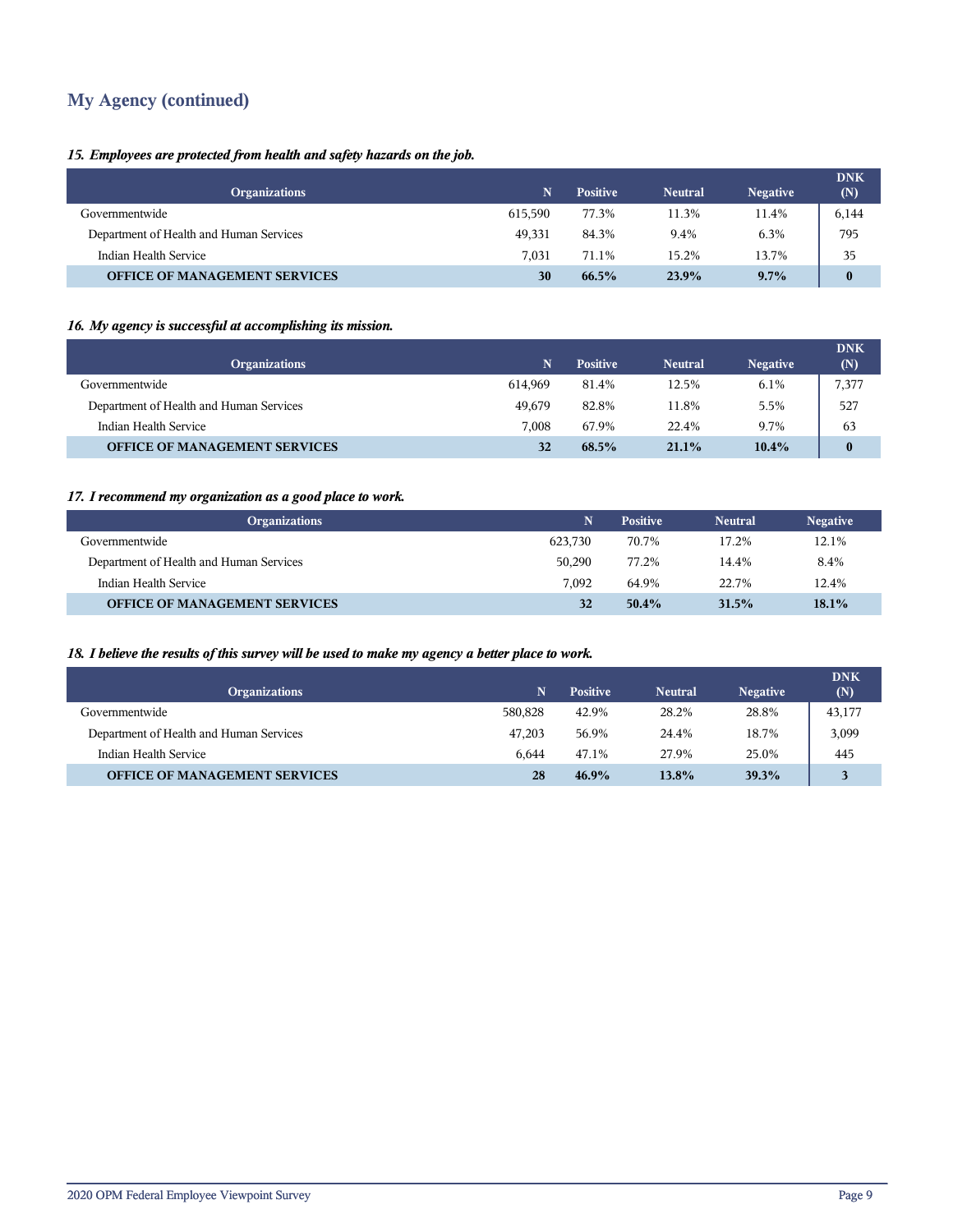## **My Supervisor**

## *19. My supervisor supports my need to balance work and other life issues.*

| <b>Organizations</b>                    | N.      | <b>Positive</b> | <b>Neutral</b> | <b>Negative</b> | <b>DNK</b><br>(N) |
|-----------------------------------------|---------|-----------------|----------------|-----------------|-------------------|
| Governmentwide                          | 620,352 | 84.8%           | 8.1%           | 7.1%            | 3,002             |
| Department of Health and Human Services | 50.065  | 86.5%           | 7.1%           | 6.4%            | 214               |
| Indian Health Service                   | 7.047   | 71.7%           | 13.9%          | 14.4%           | 37                |
| <b>OFFICE OF MANAGEMENT SERVICES</b>    | 32      | 78.8%           | 9.1%           | 12.1%           | $\mathbf{0}$      |

## *20. My supervisor is committed to a workforce representative of all segments of society.*

| <b>Organizations</b>                    | N       | <b>Positive</b> | Neutral | <b>Negative</b> | <b>DNK</b><br>(N) |
|-----------------------------------------|---------|-----------------|---------|-----------------|-------------------|
| Governmentwide                          | 590.535 | 78.9%           | 14.7%   | 6.4%            | 32,108            |
| Department of Health and Human Services | 47.884  | 81.3%           | 12.6%   | 6.1%            | 2,300             |
| Indian Health Service                   | 6.820   | 65.6%           | 21.3%   | 13.1%           | 246               |
| <b>OFFICE OF MANAGEMENT SERVICES</b>    | 30      | 64.5%           | 25.8%   | $9.7\%$         |                   |

## *21. Supervisors in my work unit support employee development.*

| <b>Organizations</b>                    | N       | <b>Positive</b> | <b>Neutral</b> | <b>Negative</b> | <b>DNK</b><br>(N) |
|-----------------------------------------|---------|-----------------|----------------|-----------------|-------------------|
| Governmentwide                          | 616.623 | 77.8%           | 12.5%          | 9.7%            | 6,265             |
| Department of Health and Human Services | 49.785  | 80.9%           | 10.8%          | 8.3%            | 437               |
| Indian Health Service                   | 7.011   | 64.6%           | 18.9%          | 16.5%           | 68                |
| <b>OFFICE OF MANAGEMENT SERVICES</b>    | 31      | 53.1%           | 31.3%          | $15.6\%$        |                   |

## *22. My supervisor listens to what I have to say.*

| <b>Organizations</b>                    |         | <b>Positive</b> | <b>Neutral</b> | <b>Negative</b> |
|-----------------------------------------|---------|-----------------|----------------|-----------------|
| Governmentwide                          | 621.769 | 82.7%           | 9.1%           | 8.1%            |
| Department of Health and Human Services | 50.108  | 83.9%           | 8.7%           | 7.4%            |
| Indian Health Service                   | 7.057   | 70.4%           | 15.7%          | 14.0%           |
| <b>OFFICE OF MANAGEMENT SERVICES</b>    | 32      | 81.9%           | $9.1\%$        | 9.1%            |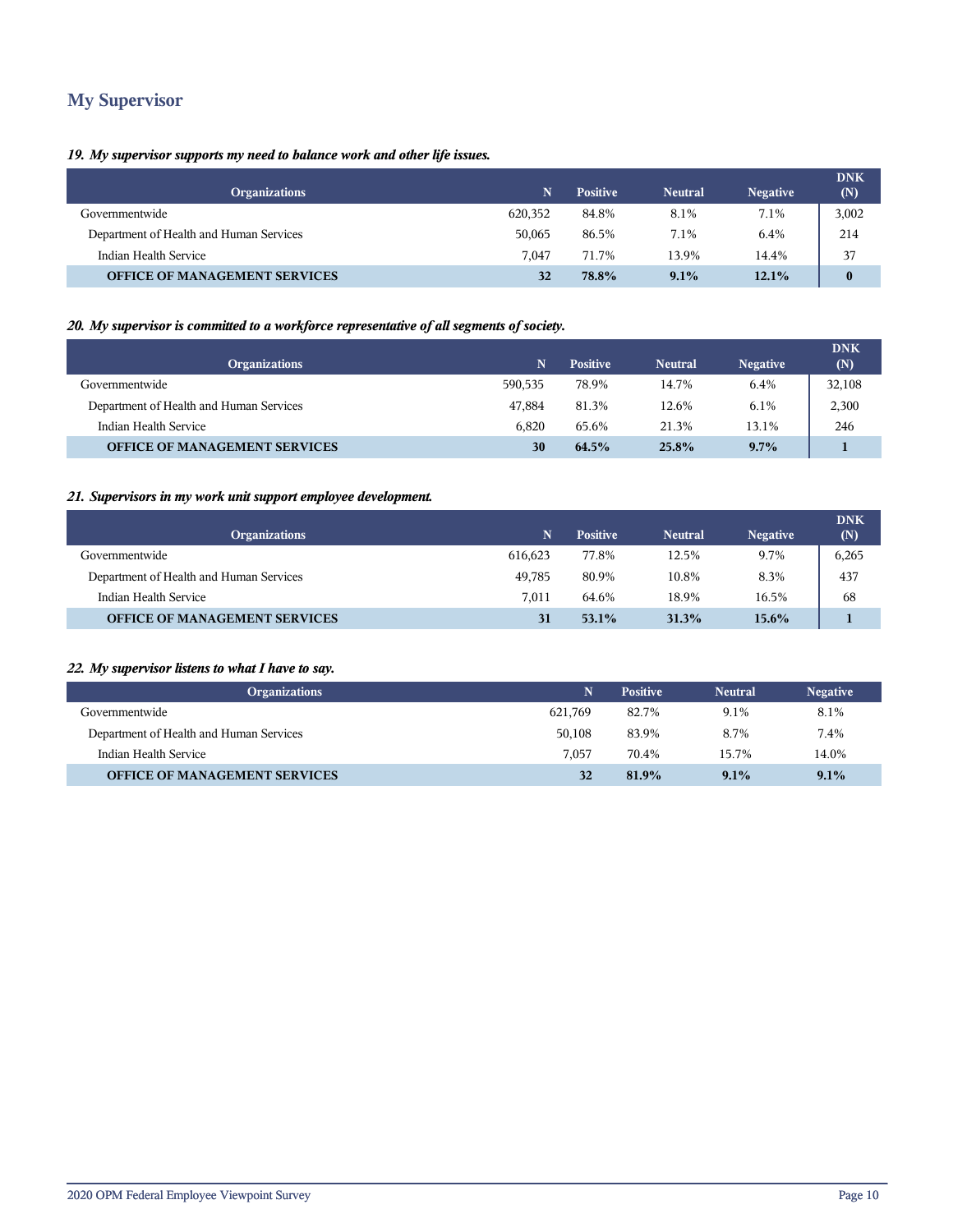## **My Supervisor (continued)**

#### *23. My supervisor treats me with respect.*

| <b>Organizations</b>                    |         | <b>Positive</b> | <b>Neutral</b> | <b>Negative</b> |
|-----------------------------------------|---------|-----------------|----------------|-----------------|
| Governmentwide                          | 621.647 | 86.5%           | 7.6%           | 5.9%            |
| Department of Health and Human Services | 50,095  | 86.5%           | 7.6%           | 5.9%            |
| Indian Health Service                   | 7.062   | 74.4%           | 14.7%          | 11.0%           |
| <b>OFFICE OF MANAGEMENT SERVICES</b>    | 32      | 84.9%           | 6.1%           | 9.1%            |

### *24. I have trust and confidence in my supervisor.*

| <b>Organizations</b>                    |         | <b>Positive</b> | <b>Neutral</b> | <b>Negative</b> |
|-----------------------------------------|---------|-----------------|----------------|-----------------|
| Governmentwide                          | 621.453 | 76.0%           | 12.6%          | 11.3%           |
| Department of Health and Human Services | 50,055  | 78.0%           | 11.9%          | 10.1%           |
| Indian Health Service                   | 7.056   | 64.1%           | 18.3%          | 17.6%           |
| <b>OFFICE OF MANAGEMENT SERVICES</b>    | 32      | $66.7\%$        | $9.1\%$        | 24.2%           |

## *25. Overall, how good a job do you feel is being done by your immediate supervisor?*

| <b>Organizations</b>                    |         | <b>Positive</b> | <b>Neutral</b> | <b>Negative</b> |
|-----------------------------------------|---------|-----------------|----------------|-----------------|
| Governmentwide                          | 623.361 | 78.1%           | 14.0%          | 7.8%            |
| Department of Health and Human Services | 50,237  | 80.5%           | 12.5%          | 7.0%            |
| Indian Health Service                   | 7.089   | 64.9%           | 20.2%          | 14.8%           |
| <b>OFFICE OF MANAGEMENT SERVICES</b>    | 32      | 71.5%           | 22.4%          | 6.1%            |

## **Leadership**

## *26. In my organization, senior leaders generate high levels of motivation and commitment in the workforce.*

| <b>Organizations</b>                    |         | <b>Positive</b> | <b>Neutral</b> | <b>Negative</b> | <b>DNK</b><br>(N) |
|-----------------------------------------|---------|-----------------|----------------|-----------------|-------------------|
| Governmentwide                          | 610,089 | 50.7%           | 23.6%          | 25.7%           | 10,495            |
| Department of Health and Human Services | 49.369  | 59.7%           | 21.3%          | 19.1%           | 763               |
| Indian Health Service                   | 6.960   | 44.4%           | 27.5%          | 28.1%           | 99                |
| <b>OFFICE OF MANAGEMENT SERVICES</b>    |         | 55.0%           | 12.5%          | 32.5%           |                   |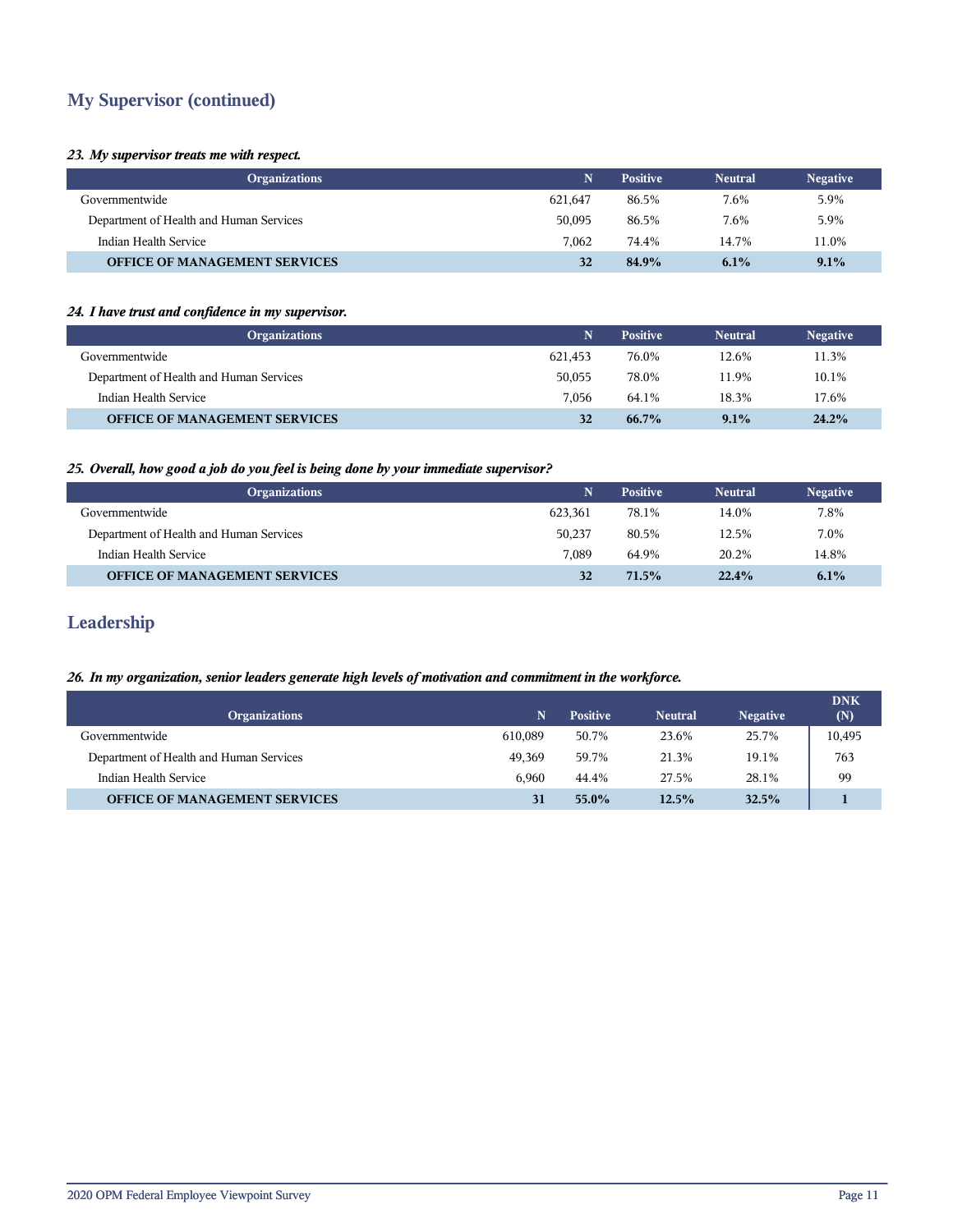## **Leadership (continued)**

*27. My organization's senior leaders maintain high standards of honesty and integrity.*

| <b>Organizations</b>                    | N       | <b>Positive</b> | <b>Neutral</b> | <b>Negative</b> | <b>DNK</b><br>(N) |
|-----------------------------------------|---------|-----------------|----------------|-----------------|-------------------|
| Governmentwide                          | 589,211 | 61.0%           | 21.5%          | 17.5%           | 28,542            |
| Department of Health and Human Services | 47.938  | 65.2%           | 20.2%          | 14.6%           | 1,988             |
| Indian Health Service                   | 6.819   | 49.6%           | 28.2%          | 22.3%           | 218               |
| <b>OFFICE OF MANAGEMENT SERVICES</b>    | 31      | $52.0\%$        | $15.6\%$       | 32.5%           |                   |

### *28. Managers communicate the goals of the organization.*

| <b>Organizations</b>                    | N       | <b>Positive</b> | <b>Neutral</b> | <b>Negative</b> | <b>DNK</b><br>(N) |
|-----------------------------------------|---------|-----------------|----------------|-----------------|-------------------|
| Governmentwide                          | 613.083 | 67.6%           | 17.3%          | 15.1%           | 5,087             |
| Department of Health and Human Services | 49.536  | 72.9%           | 15.5%          | 11.6%           | 405               |
| Indian Health Service                   | 6.925   | 53.6%           | 24.1%          | 22.2%           | 92                |
| <b>OFFICE OF MANAGEMENT SERVICES</b>    | 31      | $45.7\%$        | $18.7\%$       | $35.6\%$        |                   |

#### *29. Managers promote communication among different work units (for example, about projects, goals, needed resources).*

| <b>Organizations</b>                    | N       | <b>Positive</b> | <b>Neutral</b> | <b>Negative</b> | <b>DNK</b><br>(N) |
|-----------------------------------------|---------|-----------------|----------------|-----------------|-------------------|
| Governmentwide                          | 608,353 | 60.1%           | 19.8%          | 20.1%           | 11,890            |
| Department of Health and Human Services | 49.156  | 66.0%           | 18.0%          | 16.1%           | 904               |
| Indian Health Service                   | 6.932   | 47.2%           | 25.5%          | 27.3%           | 115               |
| <b>OFFICE OF MANAGEMENT SERVICES</b>    | 31      | 42.6%           | $12.5\%$       | 45.0%           |                   |

#### *30. Overall, how good a job do you feel is being done by the manager directly above your immediate supervisor?*

| <b>Organizations</b>                    | N       | <b>Positive</b> | <b>Neutral</b> | <b>Negative</b> | <b>DNK</b><br>(N) |
|-----------------------------------------|---------|-----------------|----------------|-----------------|-------------------|
| Governmentwide                          | 584.531 | 66.8%           | 20.0%          | 13.2%           | 34,681            |
| Department of Health and Human Services | 47.547  | 71.7%           | 18.0%          | 10.2%           | 2,522             |
| Indian Health Service                   | 6.597   | 53.6%           | 27.2%          | 19.2%           | 450               |
| <b>OFFICE OF MANAGEMENT SERVICES</b>    | 27      | 66.4%           | 14.3%          | 19.3%           | 5.                |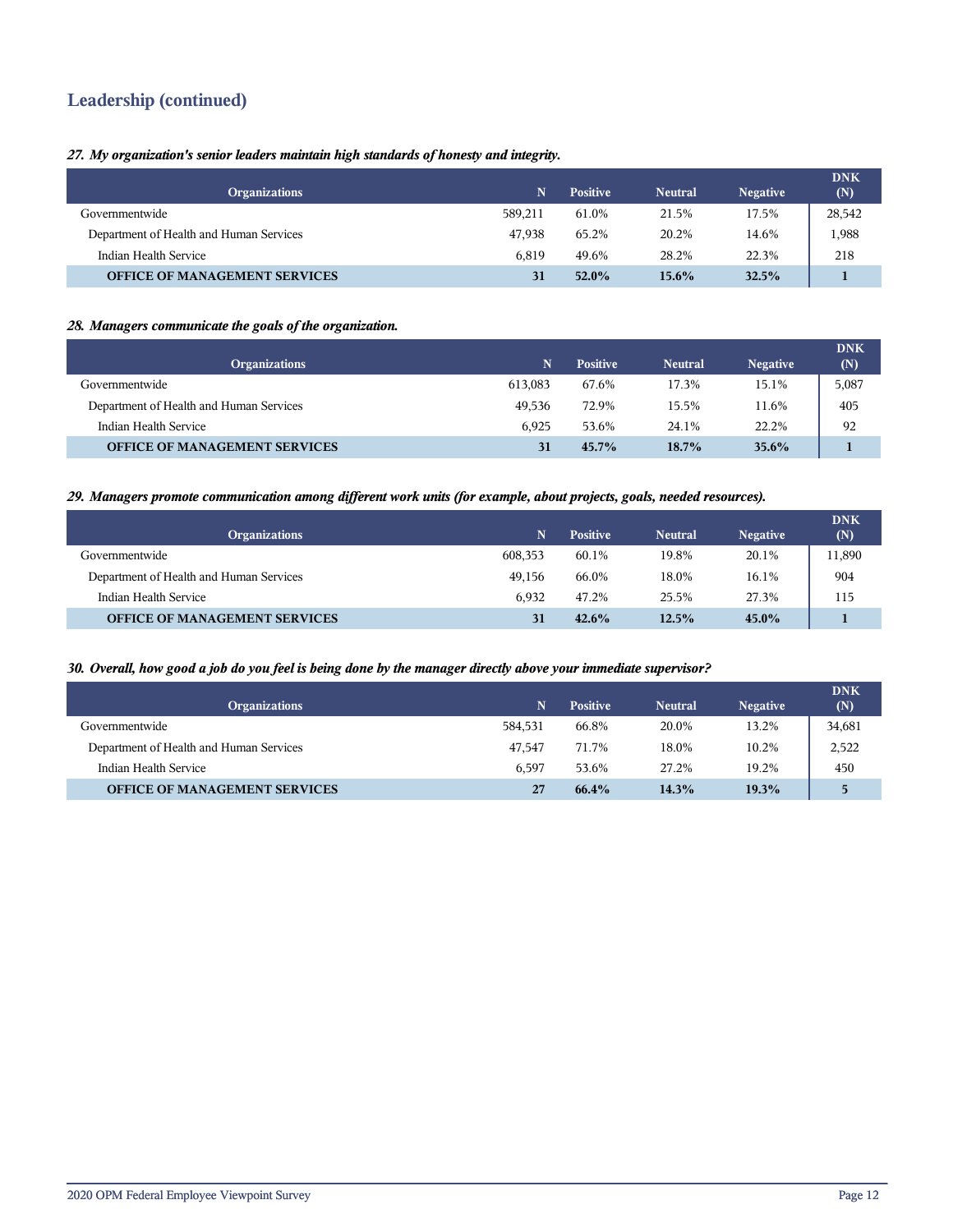## **Leadership (continued)**

## *31. I have a high level of respect for my organization's senior leaders.*

| <b>Organizations</b>                    | N       | <b>Positive</b> | <b>Neutral</b> | <b>Negative</b> | <b>DNK</b><br>(N) |
|-----------------------------------------|---------|-----------------|----------------|-----------------|-------------------|
| Governmentwide                          | 610.973 | 61.8%           | 21.2%          | 17.0%           | 8,107             |
| Department of Health and Human Services | 49.475  | 68.2%           | 18.6%          | 13.1%           | 582               |
| Indian Health Service                   | 6.898   | 57.5%           | 24.9%          | 17.6%           | 145               |
| <b>OFFICE OF MANAGEMENT SERVICES</b>    | 30      | 56.8%           | $16.1\%$       | 27.1%           | $\overline{2}$    |

### *32. Senior leaders demonstrate support for Work-Life programs.*

| <b>Organizations</b>                    | N       | <b>Positive</b> | <b>Neutral</b> | <b>Negative</b> | <b>DNK</b><br>(N) |
|-----------------------------------------|---------|-----------------|----------------|-----------------|-------------------|
| Governmentwide                          | 574.976 | 64.2%           | 22.0%          | 13.8%           | 43,872            |
| Department of Health and Human Services | 47.236  | 72.8%           | 17.8%          | 9.4%            | 2,809             |
| Indian Health Service                   | 6.300   | 47.6%           | 33.3%          | 19.1%           | 735               |
| <b>OFFICE OF MANAGEMENT SERVICES</b>    | 28      | 56.5%           | 26.3%          | 17.3%           | 4                 |

## **My Satisfaction**

### *33. How satisfied are you with your involvement in decisions that affect your work?*

| <b>Organizations</b>                    |         | <b>Positive</b> | <b>Neutral</b> | <b>Negative</b> |
|-----------------------------------------|---------|-----------------|----------------|-----------------|
| Governmentwide                          | 615.320 | 57.9%           | 21.8%          | 20.2%           |
| Department of Health and Human Services | 49,876  | 63.1%           | 20.5%          | 16.4%           |
| Indian Health Service                   | 7.004   | 52.5%           | 27.3%          | 20.3%           |
| <b>OFFICE OF MANAGEMENT SERVICES</b>    | 31      | 55.0%           | $23.1\%$       | 21.8%           |

#### *34. How satisfied are you with the information you receive from management on what's going on in your organization?*

| <b>Organizations</b>                    |         | <b>Positive</b> | <b>Neutral</b> | <b>Negative</b> |
|-----------------------------------------|---------|-----------------|----------------|-----------------|
| Governmentwide                          | 613.053 | 57.8%           | 20.6%          | 21.6%           |
| Department of Health and Human Services | 49.702  | 64.3%           | 19.4%          | 16.3%           |
| Indian Health Service                   | 6.978   | 47.3%           | 27.3%          | 25.5%           |
| <b>OFFICE OF MANAGEMENT SERVICES</b>    | 32      | $50.3\%$        | $18.2\%$       | 31.5%           |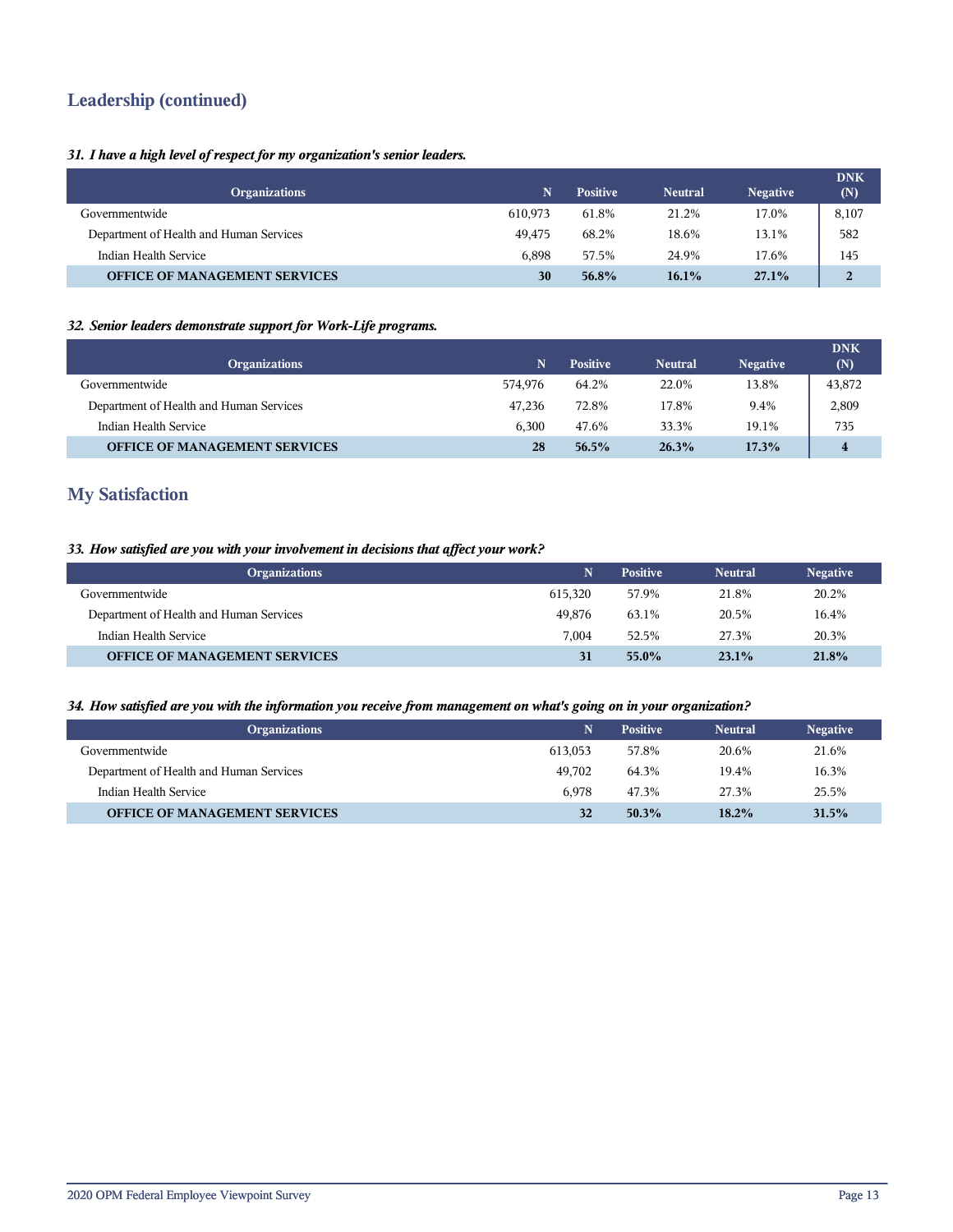## **My Satisfaction (continued)**

## *35. How satisfied are you with the recognition you receive for doing a good job?*

| <b>Organizations</b>                    |         | <b>Positive</b> | <b>Neutral</b> | <b>Negative</b> |
|-----------------------------------------|---------|-----------------|----------------|-----------------|
| Governmentwide                          | 612.519 | 58.7%           | 21.0%          | 20.2%           |
| Department of Health and Human Services | 49.713  | 64.3%           | 19.5%          | 16.1%           |
| Indian Health Service                   | 6.971   | 45.0%           | 28.1%          | 26.9%           |
| <b>OFFICE OF MANAGEMENT SERVICES</b>    | 32      | 59.4%           | 9.1%           | 31.5%           |

## *36. Considering everything, how satisfied are you with your job?*

| <b>Organizations</b>                    |         | <b>Positive</b> | <b>Neutral</b> | <b>Negative</b> |
|-----------------------------------------|---------|-----------------|----------------|-----------------|
| Governmentwide                          | 611.647 | 71.6%           | 15.4%          | 13.0%           |
| Department of Health and Human Services | 49.653  | 76.6%           | 13.9%          | 9.5%            |
| Indian Health Service                   | 6.962   | 70.5%           | 18.5%          | 11.0%           |
| <b>OFFICE OF MANAGEMENT SERVICES</b>    | 32      | 81.8%           | 6.1%           | 12.1%           |

## *37. Considering everything, how satisfied are you with your pay?*

| <b>Organizations</b>                    | N.      | <b>Positive</b> | <b>Neutral</b> | <b>Negative</b> |
|-----------------------------------------|---------|-----------------|----------------|-----------------|
| Governmentwide                          | 614.373 | 67.0%           | 15.0%          | 18.0%           |
| Department of Health and Human Services | 49.813  | 69.8%           | 15.1%          | 15.1%           |
| Indian Health Service                   | 6.968   | 63.9%           | 18.5%          | 17.6%           |
| <b>OFFICE OF MANAGEMENT SERVICES</b>    | 31      | 76.8%           | $10.7\%$       | 12.5%           |

## *38. Considering everything, how satisfied are you with your organization?*

| <b>Organizations</b>                    |         | <b>Positive</b> | <b>Neutral</b> | <b>Negative</b> |
|-----------------------------------------|---------|-----------------|----------------|-----------------|
| Governmentwide                          | 615.661 | 65.6%           | 18.9%          | 15.5%           |
| Department of Health and Human Services | 49.886  | 72.6%           | 16.7%          | 10.7%           |
| Indian Health Service                   | 7.008   | 60.4%           | 24.9%          | 14.7%           |
| <b>OFFICE OF MANAGEMENT SERVICES</b>    | 32      | $69.7\%$        | 12.1%          | 18.2%           |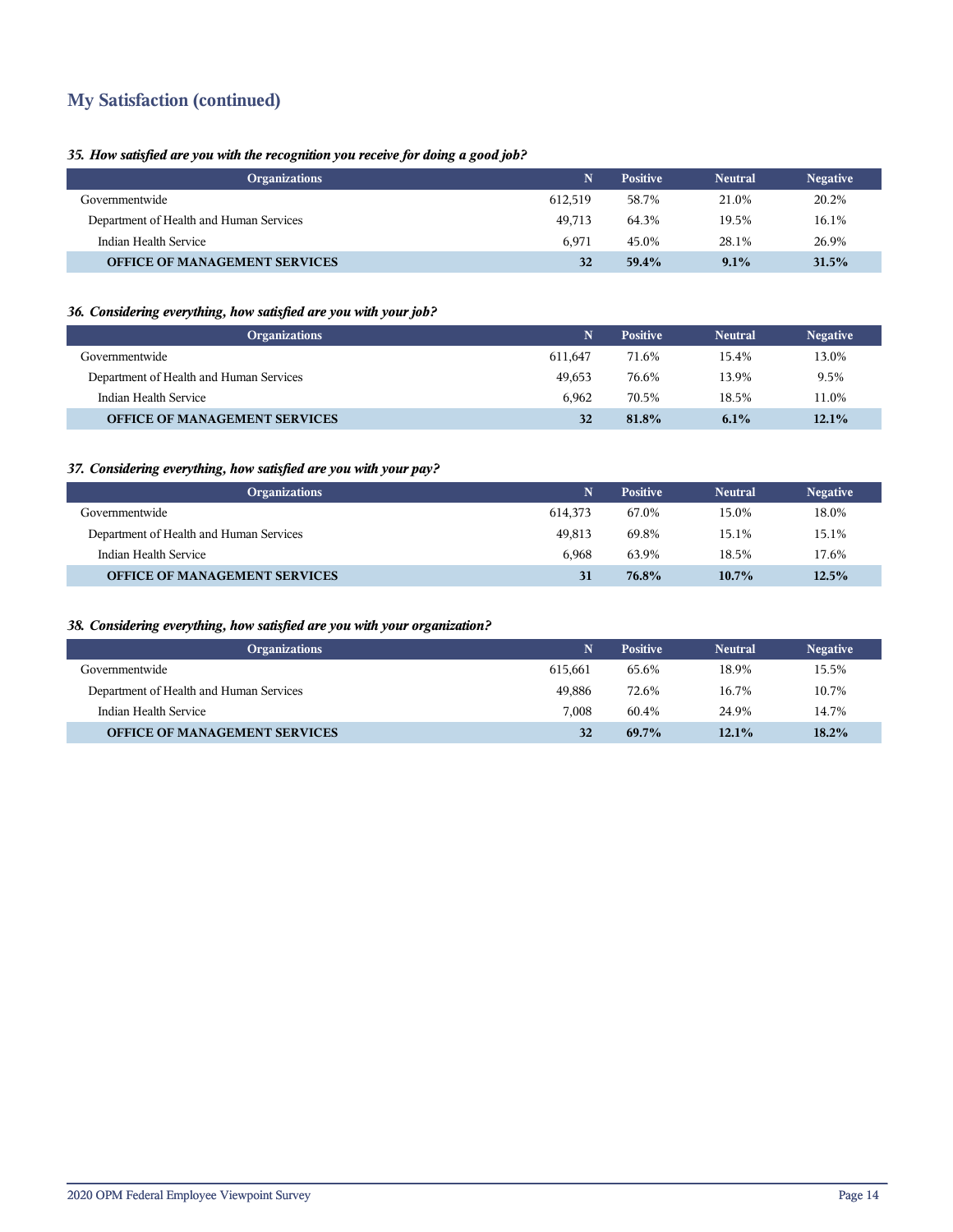## **Telework**

## *40A. Please select the response that BEST describes your teleworking schedule (1) BEFORE the COVID-19 pandemic.*

|                                         |         | <b>Telework</b>                       |            |            |                                             |                          |  |
|-----------------------------------------|---------|---------------------------------------|------------|------------|---------------------------------------------|--------------------------|--|
| <b>Organizations</b>                    |         | Every<br>N Work Day Per Week Per Week | $3-4$ Days | $1-2$ Days | <b>Only 1-2</b><br>Days Per<br><b>Month</b> | <b>Very Infrequently</b> |  |
| Governmentwide                          | 606.230 | 3.2%                                  | 5.3%       | 15.5%      | 5.0%                                        | 12.8%                    |  |
| Department of Health and Human Services | 49.449  | 4.8%                                  | 8.8%       | 37.4%      | 5.7%                                        | 11.6%                    |  |
| Indian Health Service                   | 6.817   | 3.2%                                  | 1.2%       | 2.5%       | 0.5%                                        | $3.1\%$                  |  |
| <b>OFFICE OF MANAGEMENT SERVICES</b>    | 32      | 15.3%                                 | 18.1%      | $15.1\%$   | 15.1%                                       | 9.1%                     |  |

## *40A. Please select the response that BEST describes your teleworking schedule (1) BEFORE the COVID-19 pandemic. (continued)*

|                                         |         | Do Not Telework                                |                                   |                                    |                                         |  |
|-----------------------------------------|---------|------------------------------------------------|-----------------------------------|------------------------------------|-----------------------------------------|--|
| <b>Organizations</b>                    | 'N.     | <b>Must Be</b><br><b>Physically</b><br>Present | <b>Technical</b><br><b>Issues</b> | <b>Not Approved</b><br>to Telework | <b>Choose Not to</b><br><b>Telework</b> |  |
| Governmentwide                          | 606.230 | 23.7%                                          | 3.4%                              | 19.1%                              | 11.8%                                   |  |
| Department of Health and Human Services | 49.449  | 13.1%                                          | 1.7%                              | 7.6%                               | 9.3%                                    |  |
| Indian Health Service                   | 6.817   | 48.8%                                          | 5.8%                              | 22.0%                              | 12.9%                                   |  |
| <b>OFFICE OF MANAGEMENT SERVICES</b>    | 32      | $0.0\%$                                        | $0.0\%$                           | 9.1%                               | 18.2%                                   |  |

#### *40B. Please select the response that BEST describes your teleworking schedule (2) DURING the PEAK of the pandemic.*

|                                         |         | <b>Telework</b>            |                    |                                     |                                 |                          |  |
|-----------------------------------------|---------|----------------------------|--------------------|-------------------------------------|---------------------------------|--------------------------|--|
| <b>Organizations</b>                    |         | <b>Every</b><br>N Work Day | Per<br><b>Week</b> | $3-4$ Days 1-2 Days<br>Per.<br>Week | Only $1-2$<br>Days Per<br>Month | <b>Very Infrequently</b> |  |
| Governmentwide                          | 608.111 | 59.0%                      | 9.5%               | 5.2%                                | 1.0%                            | 3.3%                     |  |
| Department of Health and Human Services | 49.362  | 75.3%                      | 4.8%               | 2.5%                                | 0.5%                            | 1.7%                     |  |
| Indian Health Service                   | 6.855   | 18.3%                      | 4.8%               | 3.3%                                | 1.0%                            | 4.0%                     |  |
| <b>OFFICE OF MANAGEMENT SERVICES</b>    | 32      | $90.9\%$                   | $6.1\%$            | $3.0\%$                             | $0.0\%$                         | $0.0\%$                  |  |

## *40B. Please select the response that BEST describes your teleworking schedule (2) DURING the PEAK of the pandemic. (continued)*

|                                         |         | Do Not Telework                         |                                                                  |         |         |  |  |
|-----------------------------------------|---------|-----------------------------------------|------------------------------------------------------------------|---------|---------|--|--|
| <b>Organizations</b>                    | 'N.     | Must Be<br><b>Physically</b><br>Present | Technical<br><b>Not Approved</b><br>to Telework<br><b>Issues</b> |         |         |  |  |
| Governmentwide                          | 608,111 | 16.0%                                   | 1.6%                                                             | 2.2%    | 2.2%    |  |  |
| Department of Health and Human Services | 49,362  | 9.7%                                    | 1.3%                                                             | 2.2%    | 2.0%    |  |  |
| Indian Health Service                   | 6.855   | 43.6%                                   | 5.9%                                                             | 10.6%   | 8.6%    |  |  |
| <b>OFFICE OF MANAGEMENT SERVICES</b>    | 32      | $0.0\%$                                 | $0.0\%$                                                          | $0.0\%$ | $0.0\%$ |  |  |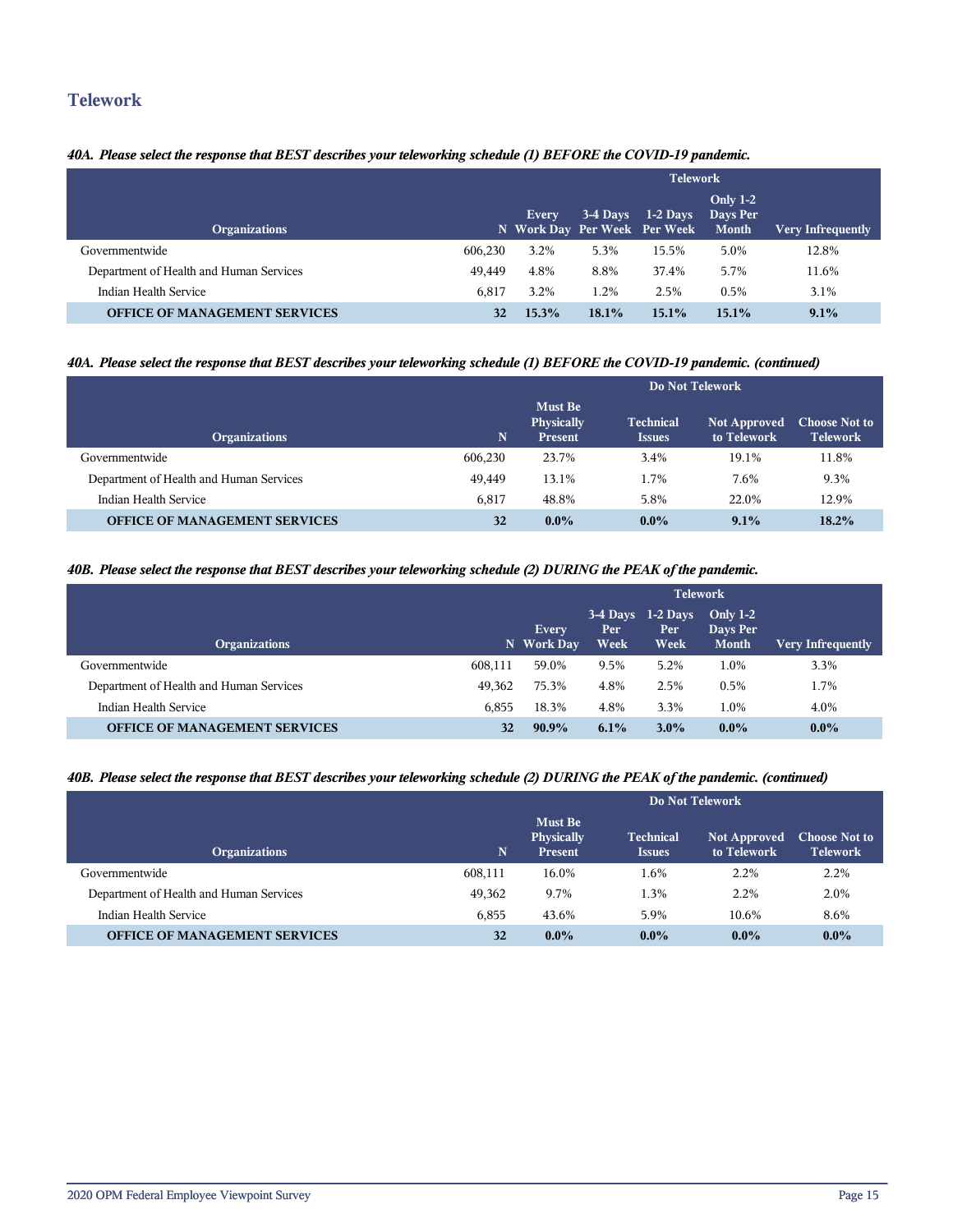## **Telework (continued)**

## *40C. Please select the response that BEST describes your teleworking schedule (3) AS OF the date you responded to this survey.*

|                                         |         | <b>Telework</b>                     |          |                           |                                        |                          |  |
|-----------------------------------------|---------|-------------------------------------|----------|---------------------------|----------------------------------------|--------------------------|--|
| <b>Organizations</b>                    |         | <b>Every</b><br>N Work Day Per Week | 3-4 Days | $1-2$ Days<br>Per<br>Week | Only $1-2$<br>Days Per<br><b>Month</b> | <b>Very Infrequently</b> |  |
| Governmentwide                          | 604.562 | 47.3%                               | 11.6%    | 8.0%                      | 1.7%                                   | 3.9%                     |  |
| Department of Health and Human Services | 49.303  | 69.8%                               | 7.3%     | 4.1%                      | 0.8%                                   | 1.8%                     |  |
| Indian Health Service                   | 6.783   | 15.6%                               | 4.4%     | 3.4%                      | 1.0%                                   | 3.3%                     |  |
| <b>OFFICE OF MANAGEMENT SERVICES</b>    | 32      | 84.8%                               | 9.1%     | $3.0\%$                   | $0.0\%$                                | $0.0\%$                  |  |

### *40C. Please select the response that BEST describes your teleworking schedule (3) AS OF the date you responded to this survey. (continued)*

|                                         |             | Do Not Telework                                       |                                   |                                    |                                         |  |
|-----------------------------------------|-------------|-------------------------------------------------------|-----------------------------------|------------------------------------|-----------------------------------------|--|
| <b>Organizations</b>                    | $\mathbf N$ | <b>Must Be</b><br><b>Physically</b><br><b>Present</b> | <b>Technical</b><br><b>Issues</b> | <b>Not Approved</b><br>to Telework | <b>Choose Not to</b><br><b>Telework</b> |  |
| Governmentwide                          | 604,562     | 18.3%                                                 | 1.7%                              | 3.9%                               | 3.5%                                    |  |
| Department of Health and Human Services | 49.303      | 10.3%                                                 | 1.3%                              | 2.2%                               | 2.4%                                    |  |
| Indian Health Service                   | 6.783       | 45.5%                                                 | 5.7%                              | 11.0%                              | 10.0%                                   |  |
| <b>OFFICE OF MANAGEMENT SERVICES</b>    | 32          | $0.0\%$                                               | $0.0\%$                           | $0.0\%$                            | 3.0%                                    |  |

## **Work-Life**

## *58. How satisfied are you with the Telework program in your agency?*

| <b>Organizations</b>                    | N       | <b>Positive</b> | <b>Neutral</b> | <b>Negative</b> | <b>Choose Not to</b><br>Participate<br>(N) | <b>Not</b><br><b>Available to</b><br>Me<br>(N) | <b>Unaware of</b><br>Program<br>(N) |
|-----------------------------------------|---------|-----------------|----------------|-----------------|--------------------------------------------|------------------------------------------------|-------------------------------------|
| Governmentwide                          | 512.728 | 78.4%           | 11.5%          | 10.1%           | 9,996                                      | 70,318                                         | 5,155                               |
| Department of Health and Human Services | 44.721  | 87.7%           | 7.1%           | 5.2%            | 678                                        | 3,281                                          | 319                                 |
| Indian Health Service                   | 3.309   | 60.8%           | 25.6%          | 13.6%           | 396                                        | 2.764                                          | 267                                 |
| <b>OFFICE OF MANAGEMENT SERVICES</b>    | 30      | 87.1%           | $9.7\%$        | 3.2%            |                                            | $\boldsymbol{0}$                               | $\bf{0}$                            |

#### *59. Which of the following Work-Life programs have you participated in or used at your agency within the last 12 months? (Mark all that apply)*

| <b>Organizations</b>                    | N       | <b>Alternative</b><br>Work<br><b>Schedules</b> | Health and<br><b>Wellness</b><br><b>Programs</b> | <b>Employee</b><br><b>Assistance</b><br>Program - EAP | <b>Child Care</b><br><b>Programs</b> | Elder Care<br><b>Programs</b> | <b>None</b><br>Listed |
|-----------------------------------------|---------|------------------------------------------------|--------------------------------------------------|-------------------------------------------------------|--------------------------------------|-------------------------------|-----------------------|
| Governmentwide                          | 594.723 | 48.8%                                          | 18.9%                                            | 5.6%                                                  | 2.8%                                 | 0.5%                          | 41.6%                 |
| Department of Health and Human Services | 48.694  | 40.9%                                          | 30.4%                                            | 7.1%                                                  | 3.5%                                 | 1.2%                          | 40.3%                 |
| Indian Health Service                   | 6.700   | 26.8%                                          | 29.5%                                            | 5.3%                                                  | 0.8%                                 | 0.5%                          | 52.0%                 |
| <b>OFFICE OF MANAGEMENT SERVICES</b>    | 31      | $43.6\%$                                       | 24.9%                                            | 3.1%                                                  | $0.0\%$                              | $0.0\%$                       | 43.9%                 |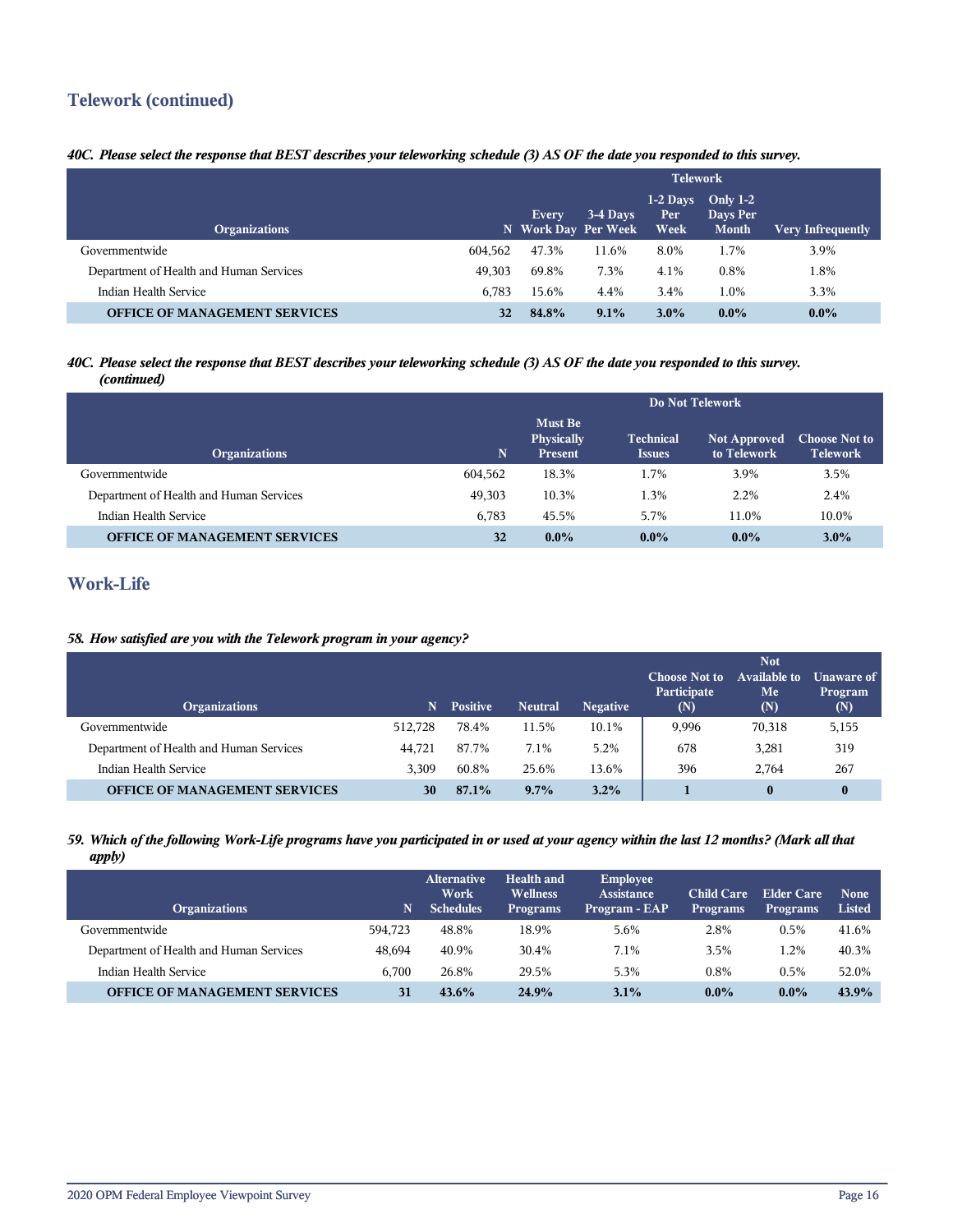## **Work-Life (continued)**

*60. How satisfied are you with the following Work-Life programs in your agency? Alternative Work Schedules (for example, compressed work schedule, flexible work schedule)*

| <b>Organizations</b>                    | N.      | <b>Positive</b> | <b>Neutral</b> | <b>Negative</b> | <b>Choose Not to</b><br>Participate<br>(N) | <b>Not</b><br><b>Available to</b><br>Me<br>(N) | <b>Unaware of</b><br><b>Programs</b><br>(N) |
|-----------------------------------------|---------|-----------------|----------------|-----------------|--------------------------------------------|------------------------------------------------|---------------------------------------------|
| Governmentwide                          | 420,768 | 82.5%           | 12.1%          | 5.4%            | 92,389                                     | 67,807                                         | 14,558                                      |
| Department of Health and Human Services | 30.784  | 83.8%           | 12.1%          | 4.1%            | 11,534                                     | 5,095                                          | 1,326                                       |
| Indian Health Service                   | 3.562   | 63.6%           | 25.6%          | 10.8%           | 608                                        | 2.066                                          | 468                                         |
| <b>OFFICE OF MANAGEMENT SERVICES</b>    | 23      | 85.9%           | 14.1%          | $0.0\%$         | 5                                          |                                                |                                             |

*61. How satisfied are you with the following Work-Life programs in your agency? Health and Wellness Programs (for example, onsite exercise, flu vaccination, medical screening, CPR training, health and wellness fair)*

| <b>Organizations</b>                    | N       | <b>Positive</b> | <b>Neutral</b> | <b>Negative</b> | <b>Choose Not to</b><br>Participate<br>(N) | <b>Not</b><br>Available to<br>Me<br>(N) | Unaware of<br><b>Programs</b><br>(N) |
|-----------------------------------------|---------|-----------------|----------------|-----------------|--------------------------------------------|-----------------------------------------|--------------------------------------|
| Governmentwide                          | 366,652 | 63.8%           | 27.1%          | 9.1%            | 125.421                                    | 54,613                                  | 44,877                               |
| Department of Health and Human Services | 35.765  | 80.4%           | 16.1%          | 3.4%            | 9,437                                      | 1,684                                   | 1,539                                |
| Indian Health Service                   | 5.399   | 68.3%           | 25.0%          | 6.7%            | 399                                        | 500                                     | 359                                  |
| <b>OFFICE OF MANAGEMENT SERVICES</b>    | 22      | 72.2%           | 27.8%          | $0.0\%$         |                                            | $\bf{0}$                                | 2                                    |

*62. How satisfied are you with the following Work-Life programs in your agency? Employee Assistance Program - EAP (for example, short-term counseling, referral services, legal services, education services)*

| <b>Organizations</b>                    | N       | <b>Positive</b> | <b>Neutral</b> | <b>Negative</b> | <b>Choose Not to</b><br>Participate<br>$(\mathbf{N})$ | <b>Not</b><br><b>Available to</b><br>Me<br>(N) | <b>Unaware of</b><br><b>Programs</b><br>(N) |
|-----------------------------------------|---------|-----------------|----------------|-----------------|-------------------------------------------------------|------------------------------------------------|---------------------------------------------|
| Governmentwide                          | 270.883 | 51.1%           | 42.7%          | 6.3%            | 266,695                                               | 13,796                                         | 42,632                                      |
| Department of Health and Human Services | 21.027  | 58.5%           | 36.6%          | 4.9%            | 23,962                                                | 711                                            | 2,846                                       |
| Indian Health Service                   | 3.645   | 45.2%           | 47.7%          | 7.1%            | 2,004                                                 | 346                                            | 708                                         |
| <b>OFFICE OF MANAGEMENT SERVICES</b>    | 16      | $50.6\%$        | 43.5%          | $5.9\%$         | 15                                                    | $\bf{0}$                                       | 0                                           |

*63. How satisfied are you with the following Work-Life programs in your agency? Child Care Programs (for example, child care center, parenting classes and support groups, back-up care, subsidy, flexible spending account)*

| <b>Organizations</b>                    | N       | <b>Positive</b> | <b>Neutral</b> | <b>Negative</b> | <b>Choose Not to</b><br>Participate<br>(N) | <b>Not</b><br><b>Available to</b><br>Me<br>(N) | Unaware of<br><b>Programs</b><br>(N) |
|-----------------------------------------|---------|-----------------|----------------|-----------------|--------------------------------------------|------------------------------------------------|--------------------------------------|
| Governmentwide                          | 174.140 | 36.9%           | 55.6%          | 7.5%            | 300,375                                    | 55,448                                         | 63,609                               |
| Department of Health and Human Services | 13.821  | 46.2%           | 47.8%          | 5.9%            | 27,328                                     | 3,402                                          | 3,934                                |
| Indian Health Service                   | 2.057   | 28.1%           | 61.8%          | 10.1%           | 1.813                                      | 1.430                                          | 1,396                                |
| <b>OFFICE OF MANAGEMENT SERVICES</b>    |         | 15.6%           | 84.4%          | $0.0\%$         | 16                                         |                                                |                                      |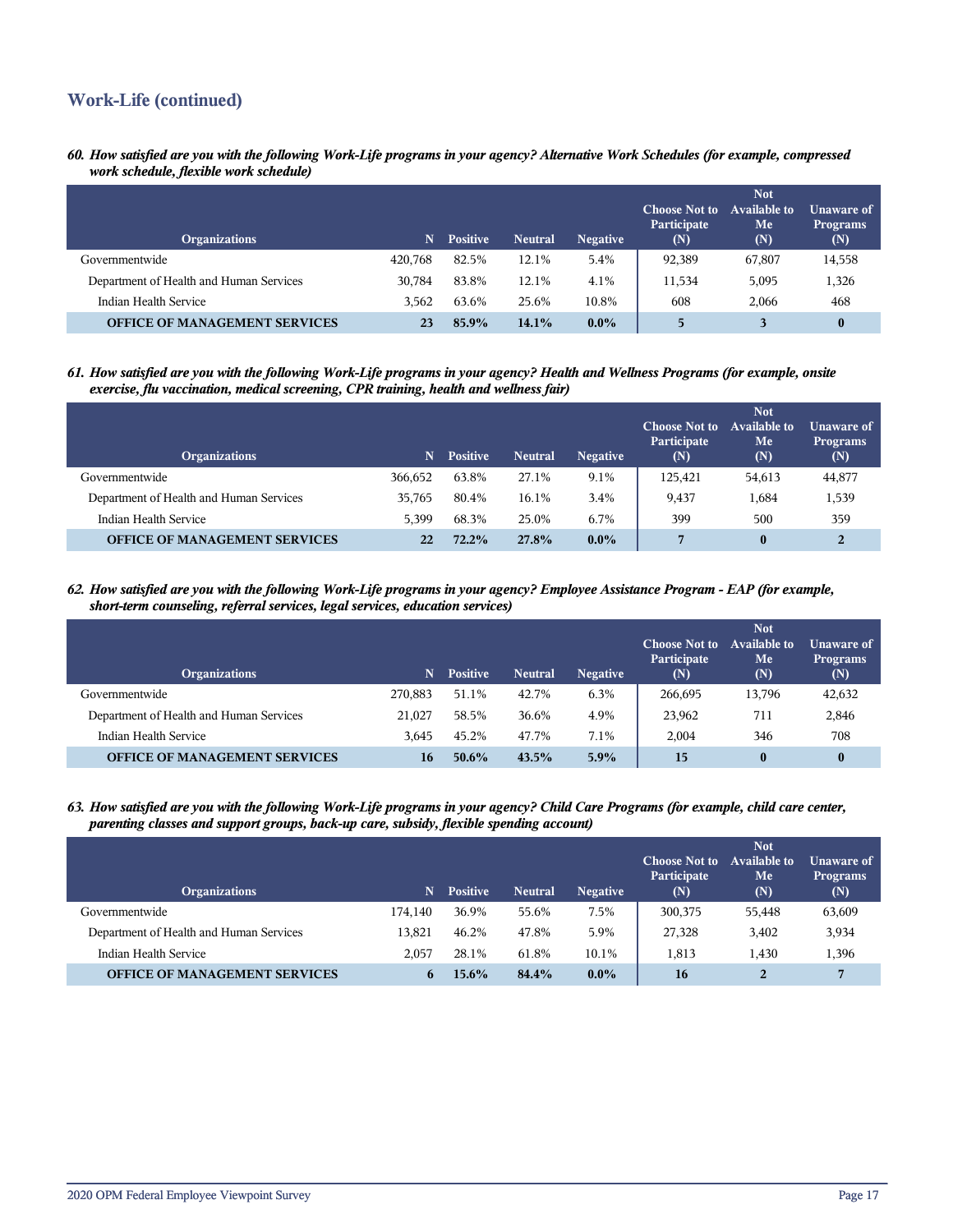## **Work-Life (continued)**

*64. How satisfied are you with the following Work-Life programs in your agency? Elder Care Programs (for example, elder/adult care, support groups, resources)*

| <b>Organizations</b>                    | N       | <b>Positive</b> | <b>Neutral</b> | <b>Negative</b> | <b>Choose Not to</b><br>Participate<br>(N) | <b>Not</b><br><b>Available to</b><br>Me<br>(N) | <b>Unaware of</b><br><b>Programs</b><br>(N) |
|-----------------------------------------|---------|-----------------|----------------|-----------------|--------------------------------------------|------------------------------------------------|---------------------------------------------|
| Governmentwide                          | 140,850 | 28.5%           | 66.2%          | 5.3%            | 298,503                                    | 49,768                                         | 101,189                                     |
| Department of Health and Human Services | 11.116  | 38.8%           | 57.2%          | 4.0%            | 27,995                                     | 2,909                                          | 6,319                                       |
| Indian Health Service                   | 1.956   | 26.6%           | 64.6%          | 8.8%            | 1.761                                      | 1.290                                          | 1,659                                       |
| <b>OFFICE OF MANAGEMENT SERVICES</b>    |         | $13.6\%$        | 86.4%          | $0.0\%$         | 15                                         |                                                | 8                                           |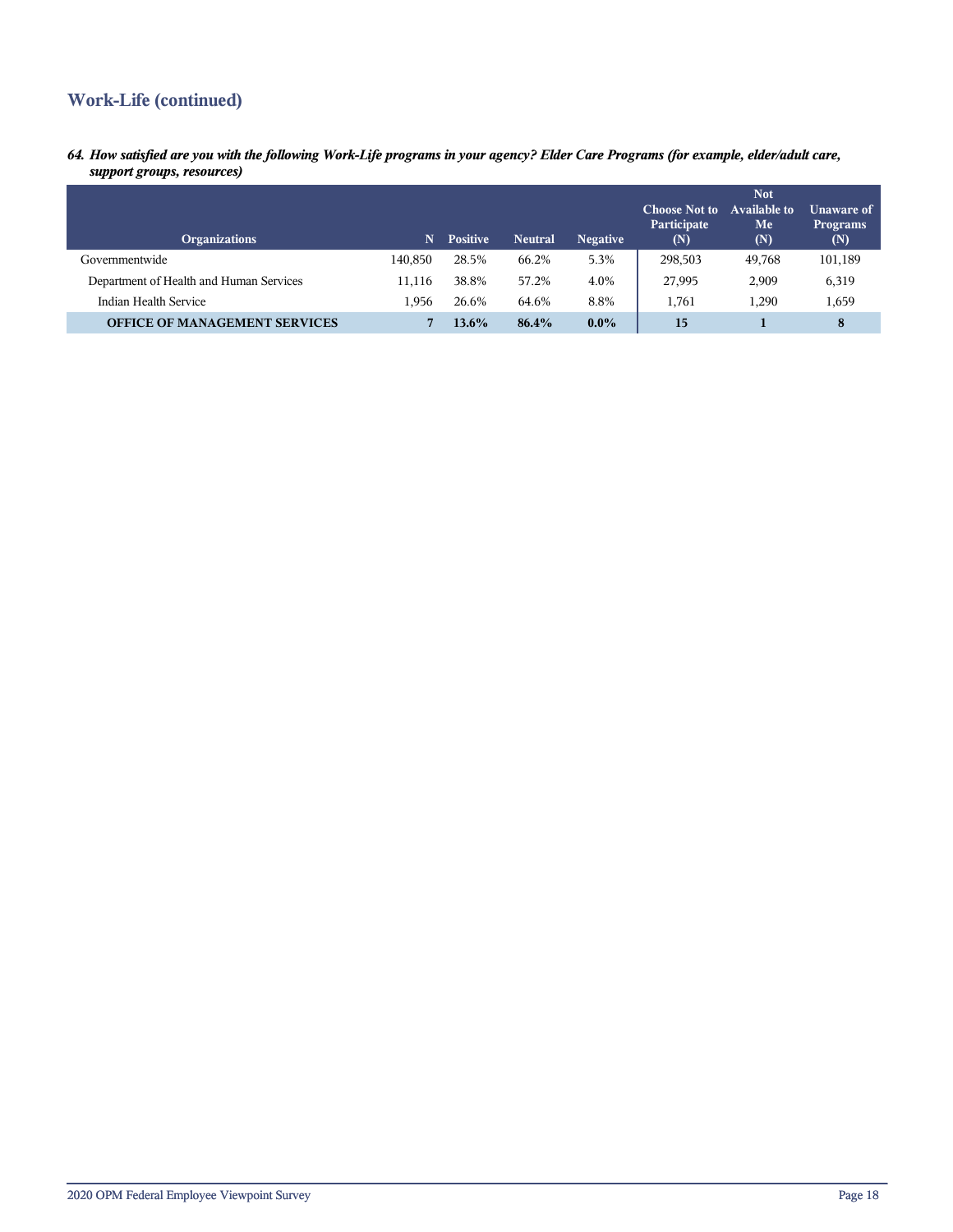## **My Employment Demographics**

### *Where do you work?*

| Response                                           | $\frac{0}{2}$ |
|----------------------------------------------------|---------------|
| Headquarters                                       | 80.0%         |
| Field                                              | $0.0\%$       |
| Full-time telework (e.g., home office, telecenter) | 20.0%         |

## *What is your supervisory status?*

| <b>Response</b> |       |  |  |
|-----------------|-------|--|--|
| Senior Leader   | 3.3%  |  |  |
| Manager         | 6.7%  |  |  |
| Supervisor      | 16.7% |  |  |
| Team Leader     | 13.3% |  |  |
| Non-Supervisor  | 60.0% |  |  |
|                 |       |  |  |

## *What is your pay category/grade?*

| <b>Response</b>                                      |         |  |
|------------------------------------------------------|---------|--|
| Federal Wage System                                  | $0.0\%$ |  |
| GS 1-6                                               | $0.0\%$ |  |
| GS 7-12                                              | 23.3%   |  |
| GS 13-15                                             | 73.3%   |  |
| Senior Executive Service                             | 3.3%    |  |
| Senior Level (SL) or Scientific or Professional (ST) | $0.0\%$ |  |
| Other                                                | $0.0\%$ |  |

## *What is your US military service status?*

| <b>Response</b>                         | $\frac{0}{0}$ |
|-----------------------------------------|---------------|
| No Prior Military Service               | 75.9%         |
| Currently in National Guard or Reserves | $0.0\%$       |
| Retired                                 | 10.3%         |
| Separated or Discharged                 | 13.8%         |

Note: Percentages for demographic questions are unweighted.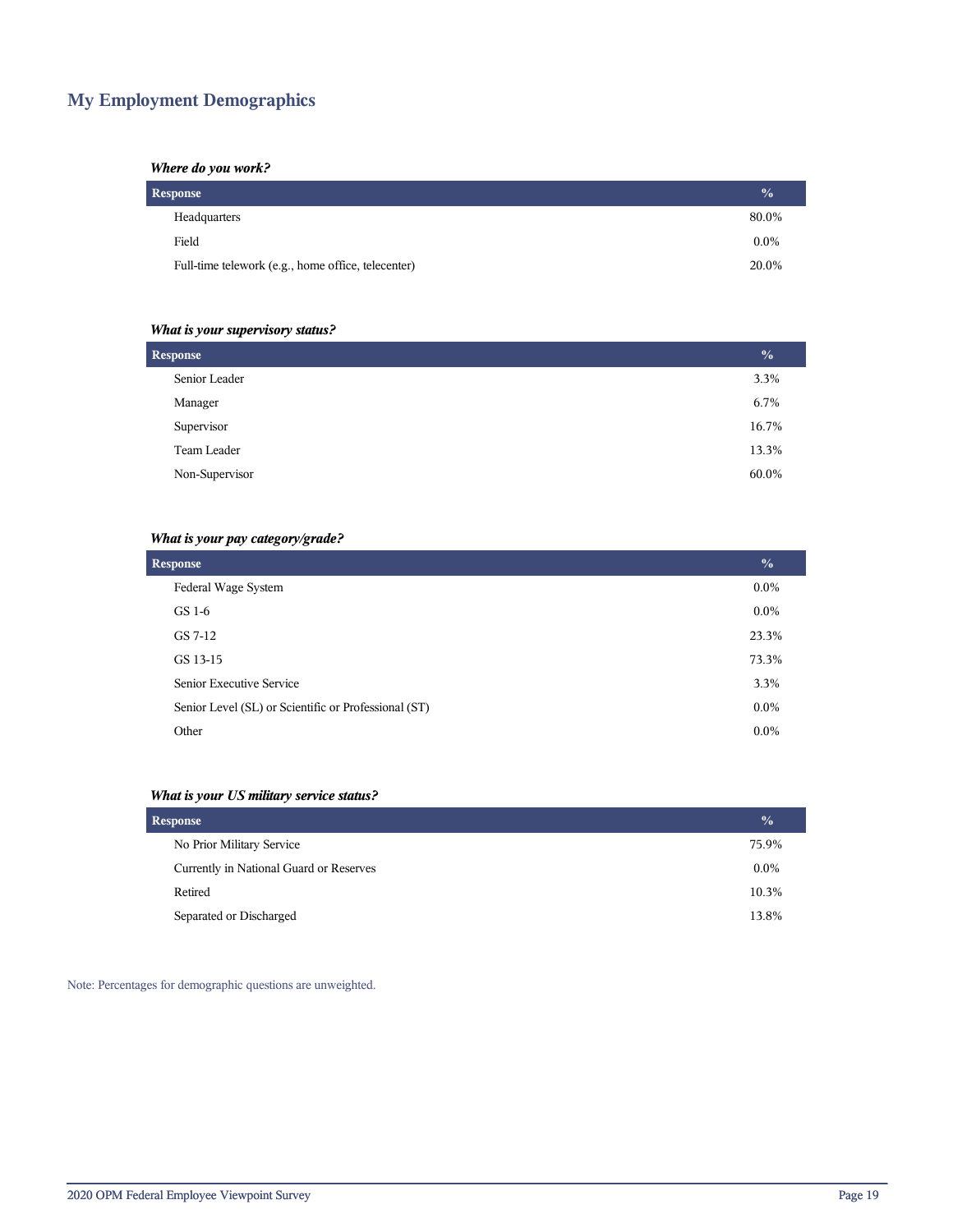## **My Employment Demographics (continued)**

#### *Are you:*

| <b>Response</b>                                                                                                                              | $\frac{0}{0}$ |
|----------------------------------------------------------------------------------------------------------------------------------------------|---------------|
| The spouse of a current active duty service member of the U.S. Armed Forces                                                                  | $0.0\%$       |
| The spouse of a service member who retired or separated from active duty in the U.S. Armed Forces with a<br>disability rating of 100 percent | $0.0\%$       |
| The widow(er) of a service member killed while on active duty in the U.S. Armed Forces                                                       | $0.0\%$       |
| None of the categories listed                                                                                                                | 100.0%        |

#### *Have you been hired under the Military Spouse Non-Competitive Hiring Authority?*

| Response       |       |
|----------------|-------|
| Yes            | $- -$ |
| N <sub>0</sub> | $- -$ |
|                |       |

*Note: If the response to the previous question on if you are a military spouse was "None of the categories listed," this item was skipped.*

#### *How long have you been with the Federal Government (excluding military service)?*

| <b>Response</b>    |         |  |
|--------------------|---------|--|
| Less than 1 year   | $0.0\%$ |  |
| 1 to 3 years       | $0.0\%$ |  |
| 4 to 5 years       | 3.3%    |  |
| 6 to 10 years      | 26.7%   |  |
| 11 to 14 years     | 16.7%   |  |
| 15 to 20 years     | 16.7%   |  |
| More than 20 years | 36.7%   |  |

#### *How long have you been with your current agency (for example, Department of Justice, Environmental Protection Agency)?*

| <b>Response</b>    |         |  |
|--------------------|---------|--|
| Less than 1 year   | $0.0\%$ |  |
| 1 to 3 years       | $0.0\%$ |  |
| 4 to 5 years       | 26.7%   |  |
| 6 to 10 years      | 36.7%   |  |
| 11 to 14 years     | 6.7%    |  |
| 15 to 20 years     | 13.3%   |  |
| More than 20 years | 16.7%   |  |

Note: Percentages for demographic questions are unweighted.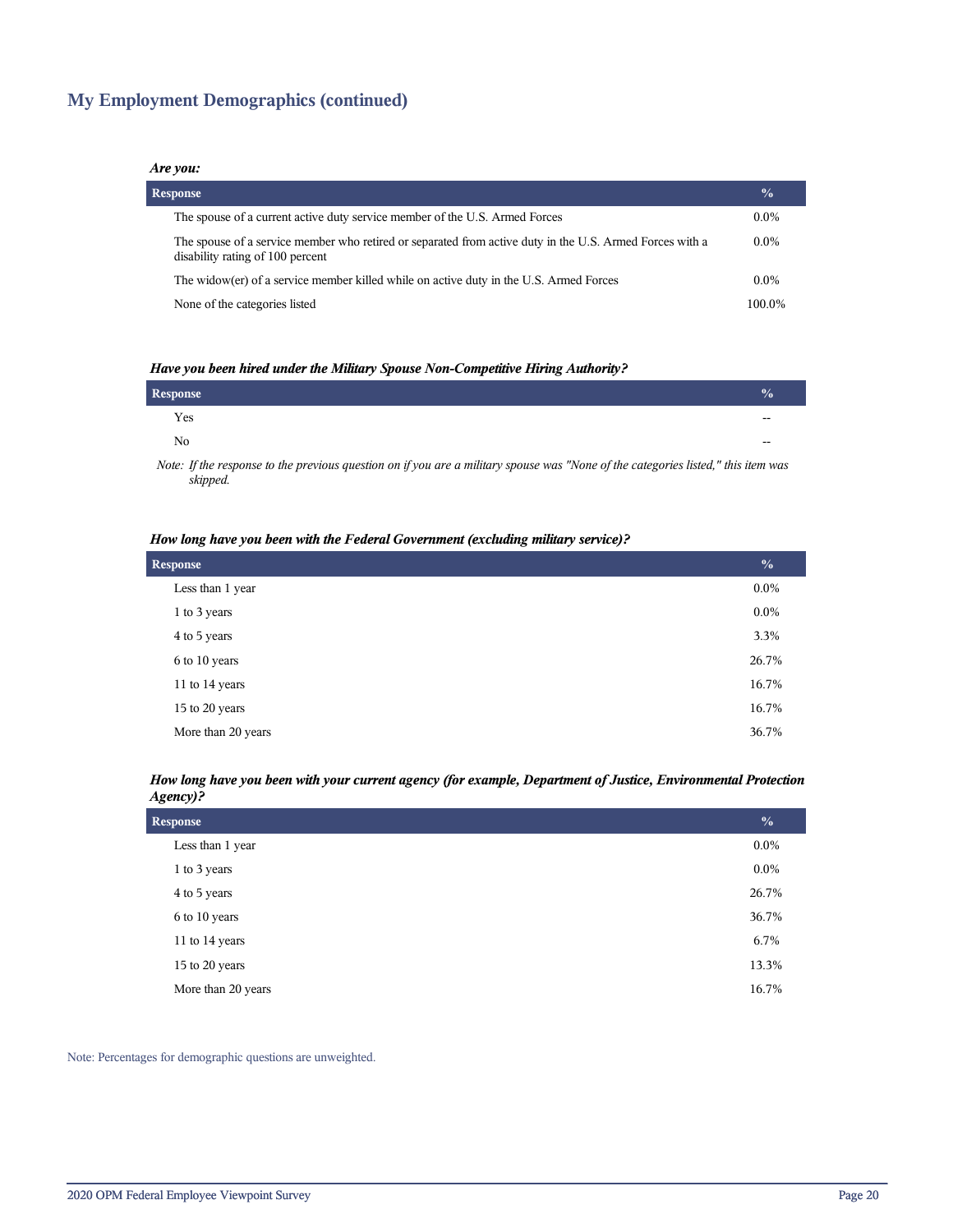## **My Employment Demographics (continued)**

#### *Are you considering leaving your organization within the next year, and if so, why?*

| <b>Response</b>                                         | <b>Before the</b><br>COVID-19<br>pandemic<br>$\frac{0}{0}$ | Today<br>$\frac{0}{0}$ |
|---------------------------------------------------------|------------------------------------------------------------|------------------------|
| No.                                                     | 70.0%                                                      | 75.0%                  |
| Yes, to retire                                          | 6.7%                                                       | 3.6%                   |
| Yes, to take another job within the Federal Government  | 23.3%                                                      | 21.4%                  |
| Yes, to take another job outside the Federal Government | $0.0\%$                                                    | $0.0\%$                |
| Yes, other                                              | $0.0\%$                                                    | $0.0\%$                |

#### *Has your intention to leave your organization within the next year changed because of the COVID-19 pandemic?*

| Response | $\frac{0}{0}$ |  |
|----------|---------------|--|
| Yes      | $0.0\%$       |  |
| No       | 100.0%        |  |

*Note: If the response to your considering leaving your organization did not differ between "Before the COVID-19 Pandemic" and "Today," this item was skipped.*

#### *I am planning to retire:*

| <b>Response</b>   | <b>Before the</b><br>COVID-19<br>pandemic<br>$\frac{0}{0}$ | Today<br>$\frac{0}{0}$ |
|-------------------|------------------------------------------------------------|------------------------|
| Less than 1 year  | 3.3%                                                       | 3.4%                   |
| 1 year            | $0.0\%$                                                    | 3.4%                   |
| 2 years           | 6.7%                                                       | $0.0\%$                |
| 3 years           | 3.3%                                                       | 3.4%                   |
| 4 years           | 6.7%                                                       | 6.9%                   |
| 5 years           | 6.7%                                                       | 10.3%                  |
| More than 5 years | 73.3%                                                      | 72.4%                  |
|                   |                                                            |                        |

#### *Has your retirement plan changed because of the COVID-19 pandemic?*

| Response     |  |  |  |  |                                                                                                                                                           |  | $\mathcal{O}_0$ |  |
|--------------|--|--|--|--|-----------------------------------------------------------------------------------------------------------------------------------------------------------|--|-----------------|--|
| Yes          |  |  |  |  |                                                                                                                                                           |  | 75.0%           |  |
| No           |  |  |  |  |                                                                                                                                                           |  | 25.0%           |  |
| $\mathbf{v}$ |  |  |  |  | $\mathcal{L}$ , and $\mathcal{L}$ , and $\mathcal{L}$ , and $\mathcal{L}$ , and $\mathcal{L}$ , and $\mathcal{L}$ , and $\mathcal{L}$ , and $\mathcal{L}$ |  |                 |  |

*Note: If the response to your retirement plans did not differ between "Before the COVID-19 Pandemic" and "Today," this item was skipped.*

Note: Percentages for demographic questions are unweighted.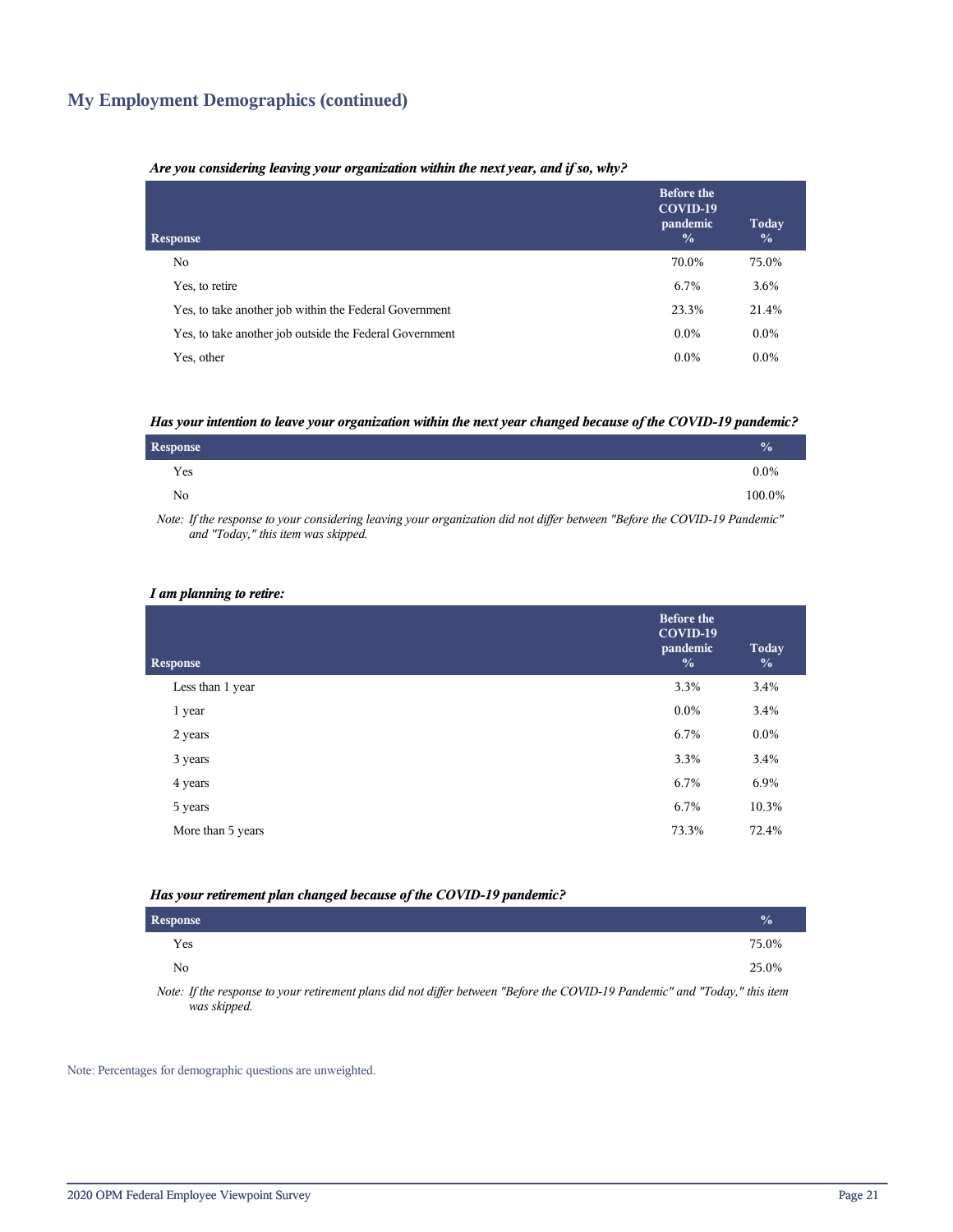## **My Personal Demographics**

| Are you of Hispanic, Latino, or Spanish origin? |  |  |  |
|-------------------------------------------------|--|--|--|
|                                                 |  |  |  |

| Response | $\frac{1}{2}$ |
|----------|---------------|
| Yes      | 14.8%         |
| No       | 85.2%         |

#### *Please select the racial category or categories with which you most closely identify.*

| <b>Response</b> |                                  | $\frac{0}{0}$ |
|-----------------|----------------------------------|---------------|
|                 | White                            | 14.8%         |
|                 | <b>Black or African American</b> | 25.9%         |
|                 | All other races                  | 59.3%         |
|                 |                                  |               |

#### *What is your age group?*

| <b>Response</b>                                                                         |       |  |
|-----------------------------------------------------------------------------------------|-------|--|
| 29 years and under                                                                      |       |  |
| 30-39 years old                                                                         | --    |  |
| 40-49 years old                                                                         | 32.1% |  |
| 50-59 years old                                                                         | 35.7% |  |
| 60 years or older                                                                       | 21.4% |  |
| Note: Results are suppressed for each demographic category with fewer than 4 responses. |       |  |

## *What is the highest degree or level of education you have completed?*

| <b>Response</b>                                 |         |  |  |
|-------------------------------------------------|---------|--|--|
| Less than High School/ High School Diploma/ GED | $0.0\%$ |  |  |
| Certification/Some College/Associate's Degree   | 32.1%   |  |  |
| Bachelor's Degree                               | 32.1%   |  |  |
| Advanced Degrees (Post Bachelor's Degree)       | 35.7%   |  |  |

Note: Percentages for demographic questions are unweighted. For confidentiality reasons, percentages for the 'My Personal Demographics' questions may be suppressed. Any suppressed percentages are noted.